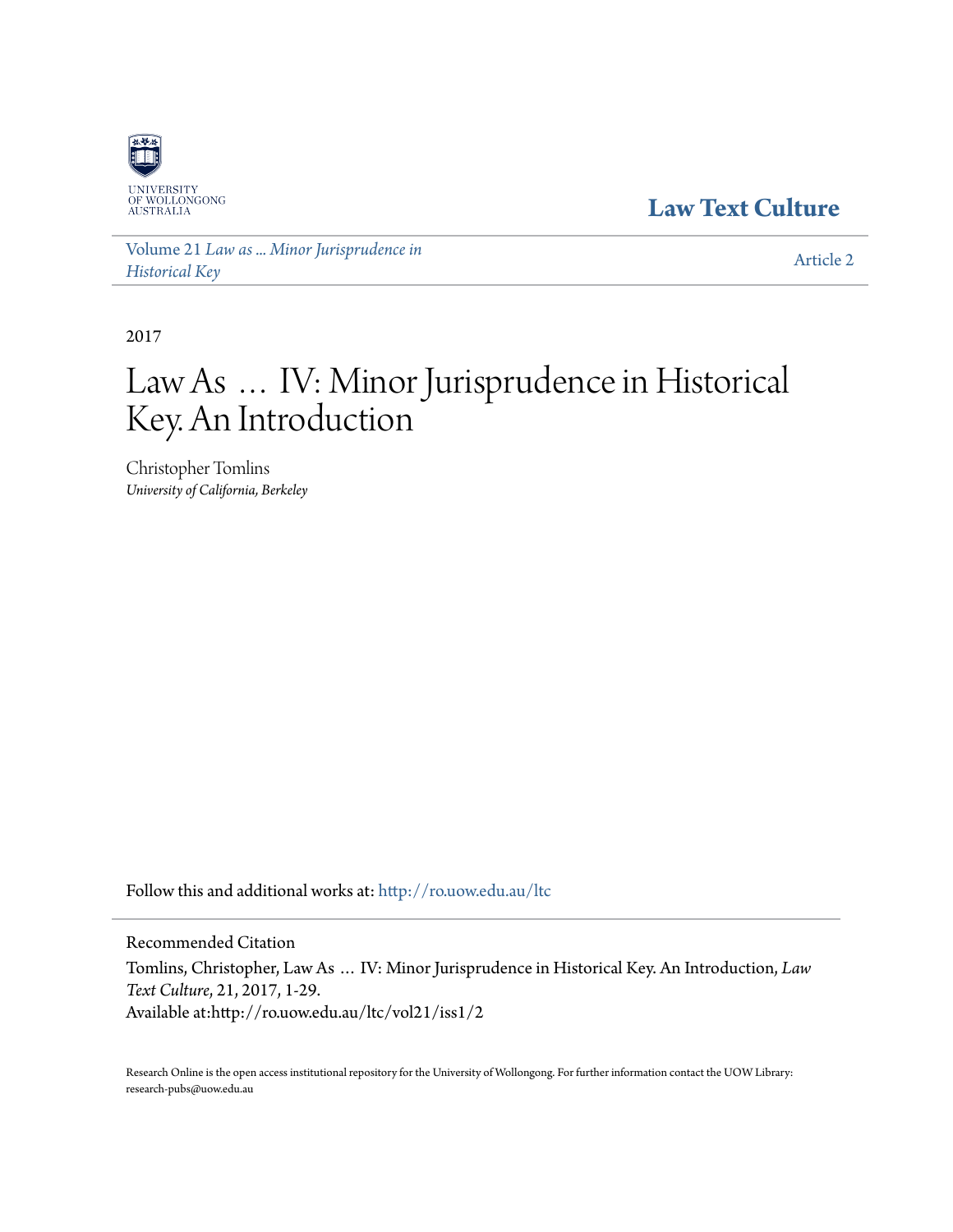## Law As … IV: Minor Jurisprudence in Historical Key. An Introduction

### **Abstract**

Is minor jurisprudence tallow or is it tar? Taking its cue from Elvis Costello and the Brodsky Quartet's 'Damnation's Cellar (1993), this introduction presents the idea of 'minor jurisprudence' as it was first proposed in the mid-1990s, and explores its current potential as discussed, developed, and applied in the essays in this issue of *Law Text Culture*. The introduction also presents the enterprise known as 'Law As …' – a biennial symposium under the umbrella of which this exploration of minor jurisprudence took place. One important question for the symposium was, 'can "Law As …" be a form of minor jurisprudence'? Should it be? The authors answer by example, or explicitly, as they develop their own encounters with minor jurisprudence in this issue.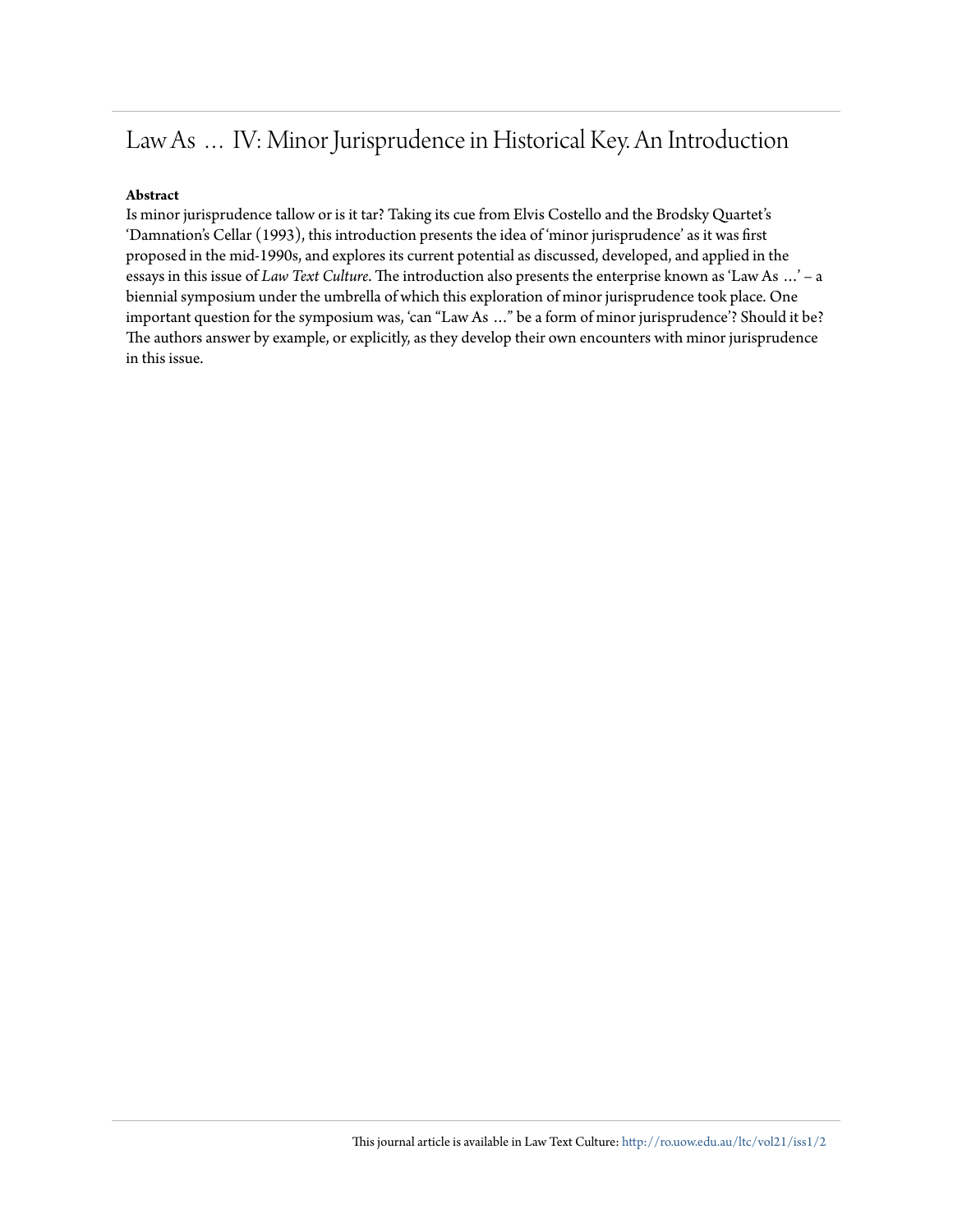## **Law As … IV: Minor Jurisprudence in Historical Key. An Introduction**

## **Christopher Tomlins**\*

'Minor Jurisprudence' was an invention of the mid-1990s. For that reason alone, the song 'Damnation's Cellar', released by Elvis Costello and the Brodsky Quartet in 1993, offers an appropriate soundtrack for this introduction to our exploration of the concept.<sup>1</sup> But as we shall see, minor jurisprudence renders sound more than merely accompaniment (Rajah 2017: 266-7), more than just an element of the 'context' that law inhabits. No: here law is sound and sound is law – they are together, a songline (Chatwin 1987; but cf Barr 2017: 232, citing Neidjie 1989: 18-19). Materiality is not context. Instead materality gushes out of many of the essays in this volume *as law*, law instantiated as sound, touch, appearance, imprint; in motion, in rhythm, in liveliness. Minor jurisprudence is 'grounded jurisprudence' in Kirsten Anker's apt description (2017: 193). Here also is a jurisprudence that is light to the major's 'dark side' (Davidson 2017: 100). But the minor itself can be dark – in its silences (Rajah 2017: 266), in masquerades of misunderstanding and deception (Painter 2017: 278-9), in mourning and death no less than life (Minkkinen 2017: 158). Looks can deceive, the material is just as wily as the ideal (Goodrich 2017: 44). Costello asks whether the minor (no less than the major) is tallow or tar? Tallow can be molded. Tar? Apparently nothing but a sticky mess. Is minor jurisprudence a mistake? Genevieve Painter asks.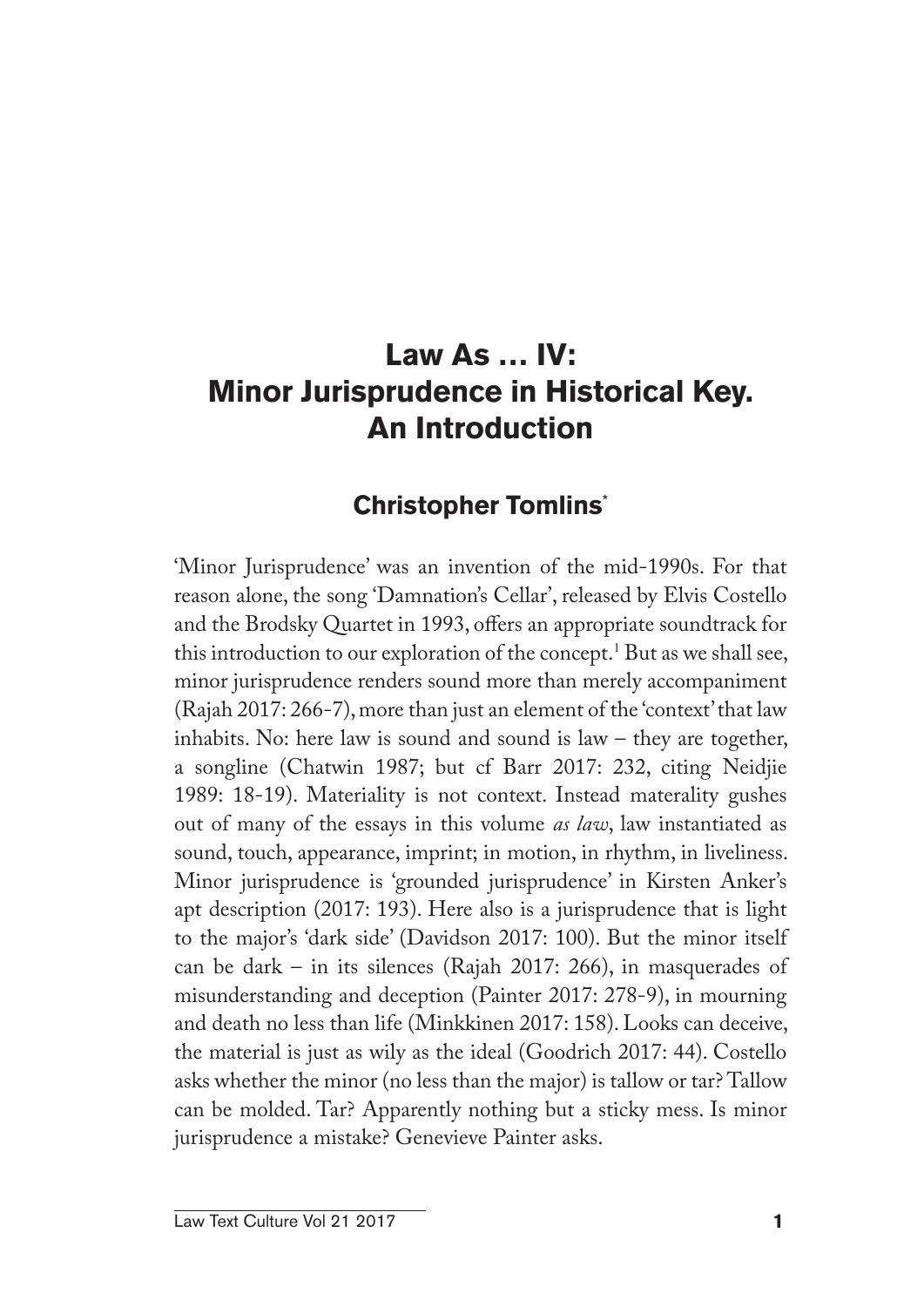Painter's question is to the point. These essays do not simply explore minor jurisprudence, they assess it. Minor jurisprudence appears to us as an interesting and potentially productive way of engaging law that promised much when it first took the stage in the mid-1990s, but which has remained relatively undeveloped since that initial entrance.<sup>2</sup> These essays seize the opportunity to develop the concept. In doing so they also test it. What is the outcome? Tallow or tar? Tallow become tar? Both?

#### **1. The Beginnings of Minor Jurisprudence**<sup>3</sup>

At its inception, minor jurisprudence had two distinct incarnations. In 1994, Panu Minkkinen published an intriguing essay entitled 'The Radiance of Justice: On the Minor Jurisprudence of Franz Kafka', in which he deployed the concept of 'minor literature' developed by Gilles DeLeuze and Félix Guattari to interrogate Kafka's conception of law (Minkkinen 1994). In Minkkinen's view minor jurisprudence stood for a mode of jurisprudence that (like Kafka's literature) resisted accommodation within any established canon or genre. Its resistance signified that it was something completely new, simply unlike the known 'major' canons of jurisprudential orthodoxy. Two years later, Peter Goodrich gave minor jurisprudence a different inflection, as any species of legal knowledge that had escaped 'the phantom of a sovereign and unitary law'. The product of 'rebels, critics, marginals, aliens, women and outsiders', in this register 'minor jurisprudence' is simultaneously plural, subaltern and subversive (Goodrich 1996: 2). We might say that at this point of origin both Minkkinen and Goodrich conceived of the minor as other to the major's tar: each formulation is a metaphor for difference and escape, and as such movement away. The reader might expect a molding of the idea to have ensued. But none took place. In 1999 Minkkinen responded, briefly, that in his view Goodrich's formulation was 'too much of a "critical oeuvre" of its author', but otherwise did not take any further the matter of conceptual definition (Minkkinen 1999: 159). So there, with a few exceptions, the matter rested.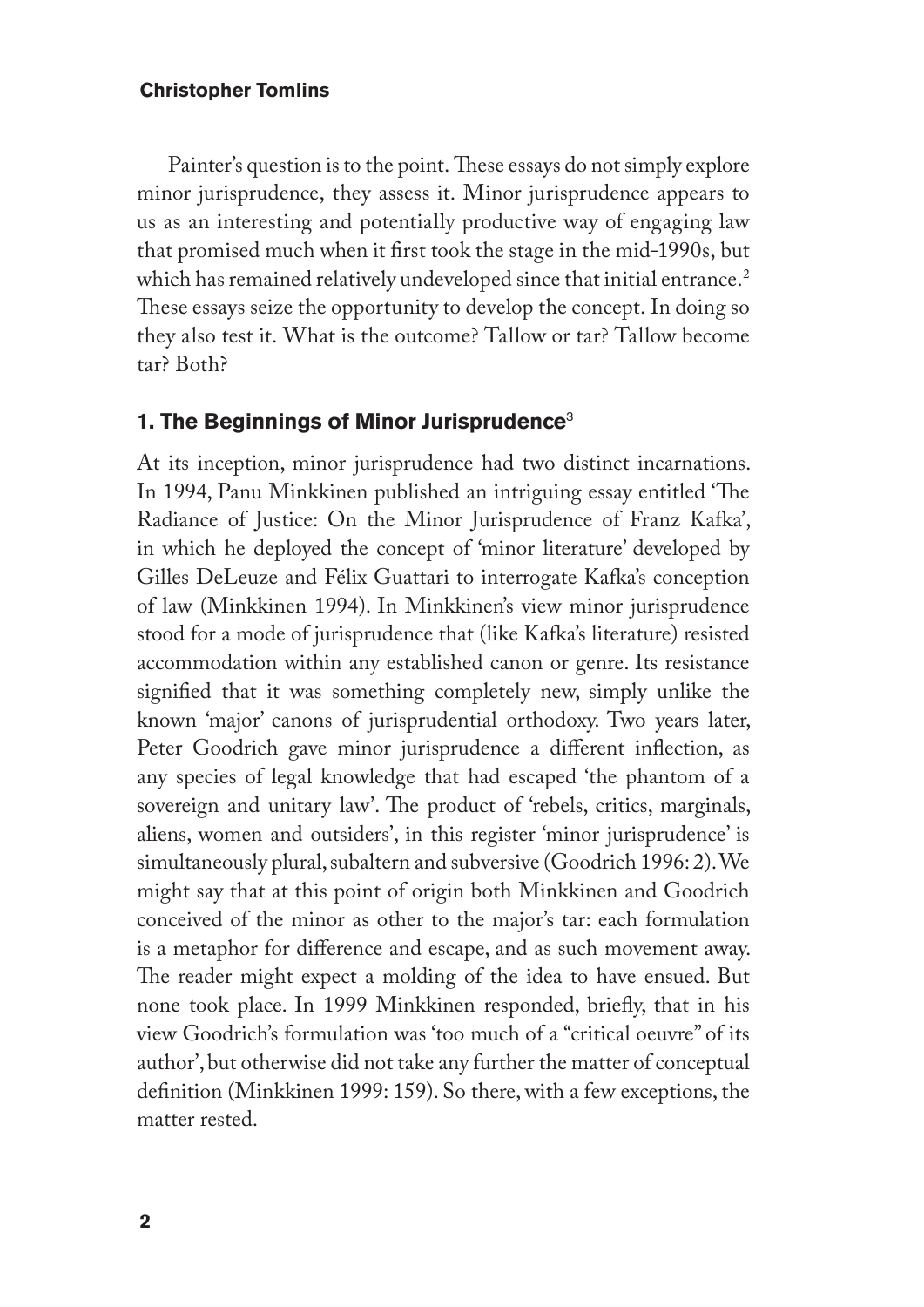#### **2. The Beginnings of 'Law As …'**

At this point it is appropriate to introduce a third actor, the symposium that goes by the title 'Law As …' Begun as a conference held in April 2010 at the University of California, Irvine, and continued there (2012, 2014) and at Berkeley (2016) as a biennial symposium, 'Law As …' has accumulated a bank of scholarship and commentary that represents a double move in legal scholarship: to deploy history as an interpretive practice – a theory, a methodology, a philosophy – with which to engage law; and simultaneously to offer history as a substantive site upon which other interpretive practices from across the broad spectrum of the humanities and social sciences can undertake their own engagement with law.

### **A. Legal history as target of opportunity4**

As the founding literature of the first conference makes clear, at its outset 'Law As …' was addressed specifically to the question of theory and method in legal history. Legal history is no more often given to explicit theorizing of itself than history at large, but to the extent it has a "default" theoretical orientation as a scholarly activity, legal history in its modern (post-1950) Anglophone form has adopted the rubric of 'law and'. Invented in the early twentieth century's distinction between 'books' and 'action', grounded in realism, and popularized by the law and society movement, 'law and' relies on empirical context to situate law as a domain of activity. It explains law through its relations to cognate but distinct domains of action – society, polity, economy – by parsing the interactions among them. The mainstream *theory* of legal history has exhibited the influence of 'law and' in its resort to synchronic relational metaphors of conjunction/disjunction, to which it adds diachronic temporality as a further and essential relational index. Legal history's mainstream *method* is comparative – it historicizes phenomena by situating them in temporally discrete empirical contexts (for example, periods), and attempts to reveal the effect of law, or to explain the reality of law, by assessing change over time in law relative to the contextualizing domain (society, polity, economy) from which it is held relationally distinct.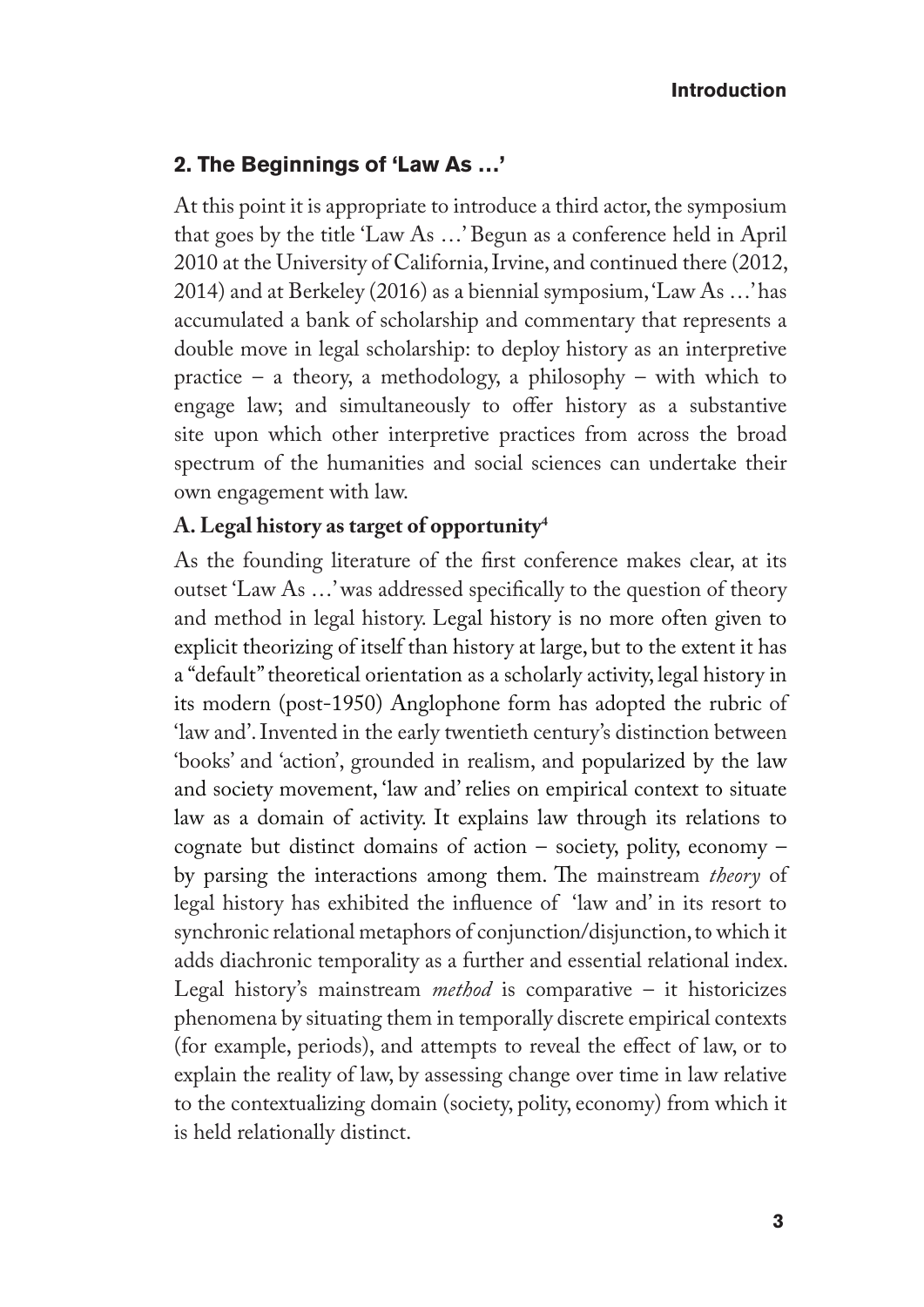Legal historical scholarship relies on the same broad relational hypotheses that at successive moments have preoccupied 'law and' theory: autonomy/instrumentalism, relative autonomy, mutual constitutiveness, legal constitutiveness, autopoiesis, and most recently contingency/complexity. To structure its narratives legal history draws on the same range of relational characterizations (functionalism, managed conflict, coercion-resistance, legitimation-disruption, agencydisempowerment) and distributive effects (plurality, equilibrium, efficiency, utility) that have preoccupied 'law and' scholarship.

The 2010 conference accepted that participation in 'law and' theorizing had been highly productive in legal-historical scholarship. 'The question nevertheless arises whether we have arrived at an intellectual moment in which, a century after its invention, the relational perspective on law developed by "law and" theorizing has run its course. If so, what might be the implications for legal history?' (Tomlins and Fisk 2009). In America, Holmes and Pound, and in the United Kingdom, Maitland, substituted society for history as law's principal signifier as a matter (so to speak) of policy. 'They fated legal history to become what it is – an account of relationality. If we now look past their "law and" what other possibilities might become available' (Tomlins and Fisk 2009)?

Two scholarly tendencies sharpened the question: the first, longterm, considers the social to be law's most important determinative context, and the social to be empirically verifiable, such that law is held to be an empirical and social phenomenon. The second is the current scholarly tendency (which emerged dialectically from the first and is not confined to legal history or to law and society studies) to fetishize relational complexity and contingency to the point where relationality simply produces more of itself. The first tendency produced a causally functional and empirical account of law; the second tendency produced a devastating critique of that functional and empirical account to the point that, whatever realm of action in relation to which law is situated, the outcome can be shown to be indeterminacy marked by complexity and contingency. One should note that the critique has not dispensed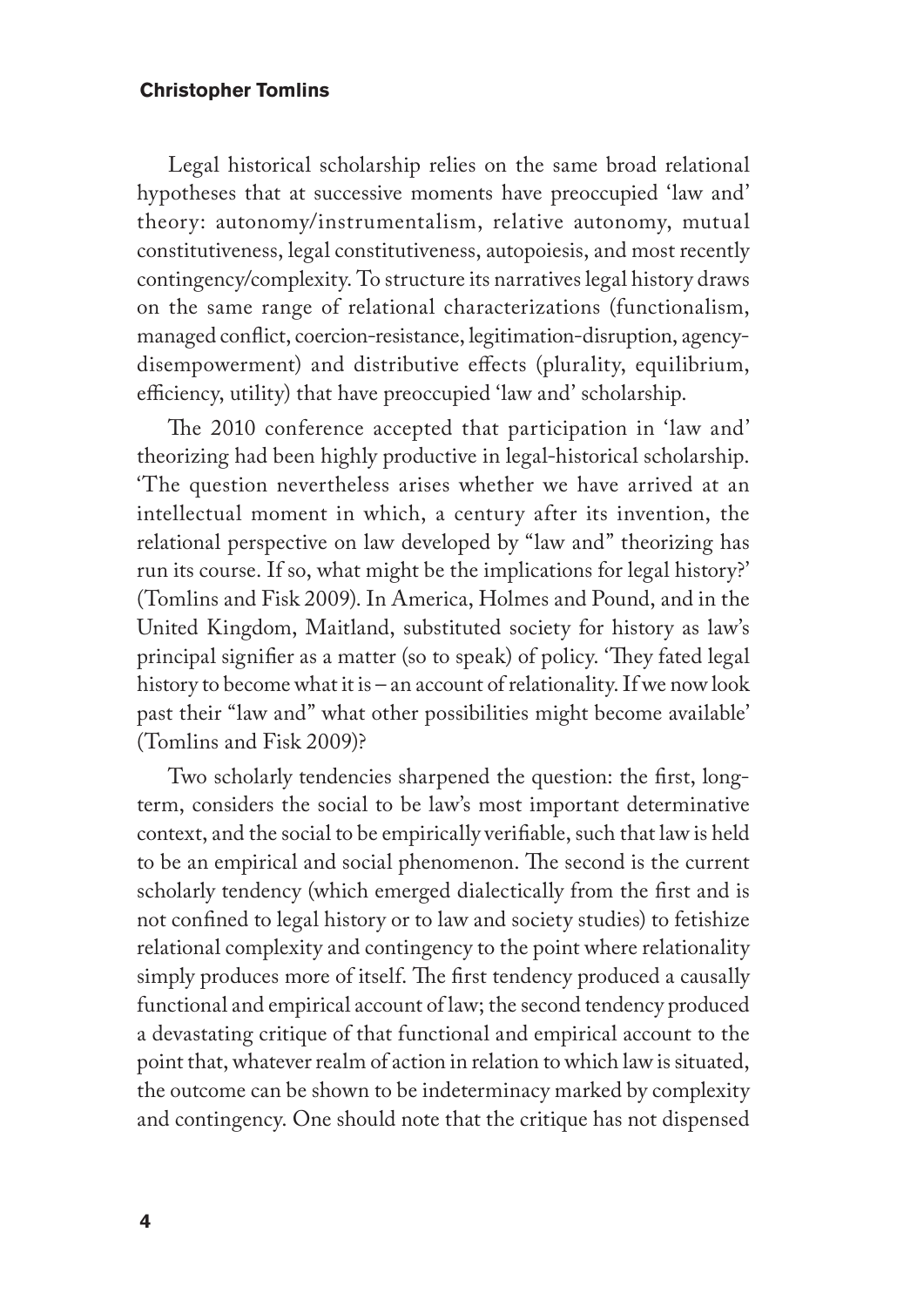with the components of the received account. It did not produce a new account. It simply made any and every expression of the received account inexpressible in causal or functional terms.

#### **B. Legal history as possibility**

Suppose, asked 'Law As …', we let go of theory built from the conjunctive metaphors of the relational approach and its broken conception of causality, and instead reach for different metaphors. What would they be? They might be optical metaphors – of appearance or image, of focal length (blurring), of 'looking like'. Instead of parsing relations between distinct domains of activity, between law and what lies 'outside' it, the objective of legal historical research might be to imagine them as the same domain: what do we get if we imagine law and economy as the same phenomenon – that is, law *as* economy (or economy *as* law)? Likewise, what of law as art, as science, as war, as peace? Or they might be material metaphors – of person in place, of the elements (earth, water, fire, air) from which lawscapes are created (Philippopoulos-Mihalopoulos 2015; Bachelard 2002 [1943], 2011 [1948]). Notably, we seem to have no difficulty in thinking of law imagistically in some domains but not in others: for example, law *as* expertise or even law *as* economy seems to pose less conceptual dissonance than law *as* forest (but see Anker 2017).

'Law As …' imagined at least two possible routes such an exercise might open up. One was the creation of a distinct (and historical) account of relationality. The very tenacity of the conjunctive conceptualizations that underpin modernity's 'law and' theorization raises the question, why did differentia of appearance (of economy, polity &c) come about? How did they become so powerful? By interrogating the production of differentiation we are led to questions of purpose and effect. As appearance came to distinguish cognate phenomena from law, what optics, aesthetics, functions or claims did law take up, and why? How did law represent or explain its own differentiation? With such an agenda the objective is not to 'get rid' of relationality or to challenge the familiar domains of polity, society and economy, but to discuss whether current relational theorizations are insufficient for the purposes of legal history and to explore what other theorizations might offer.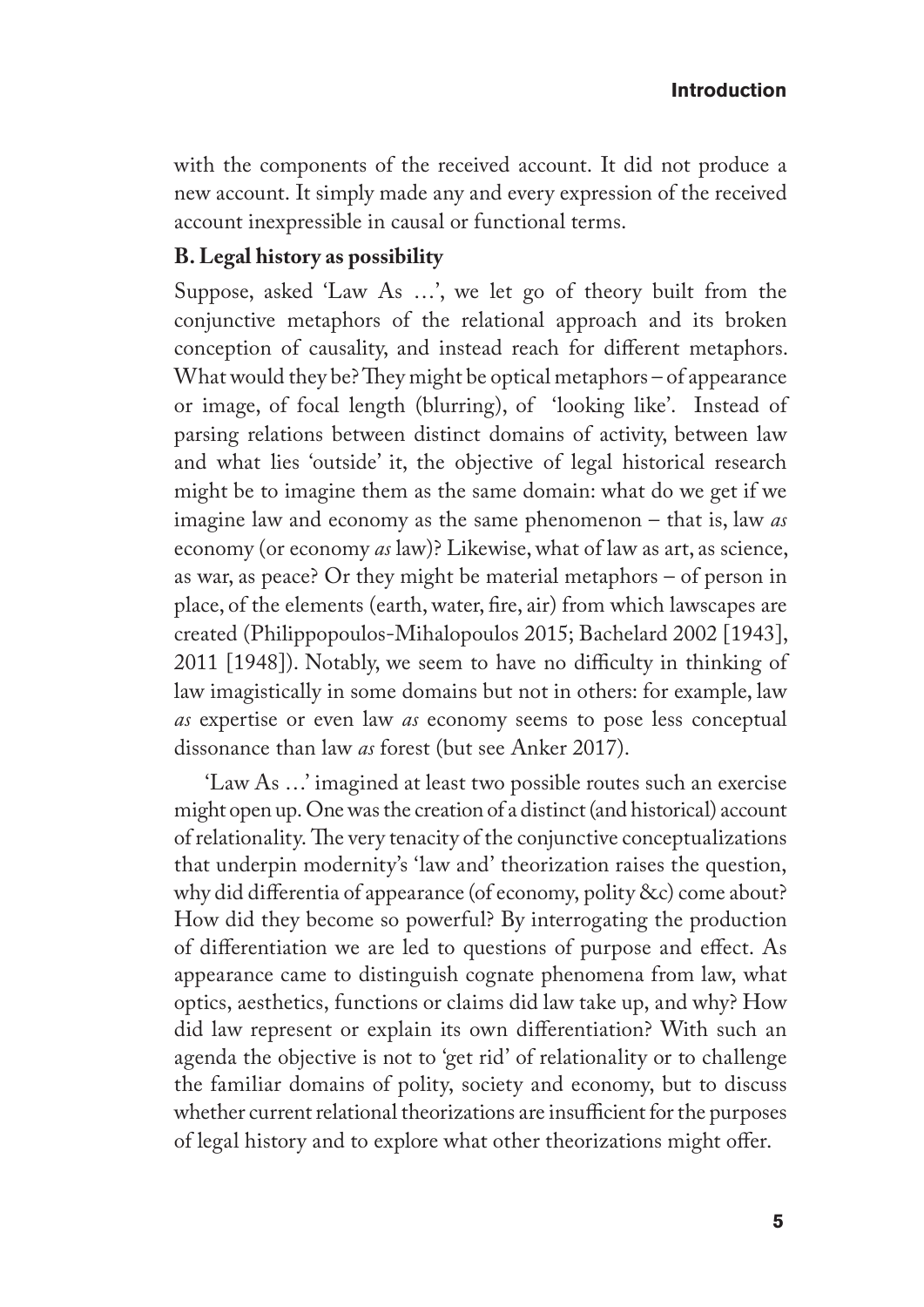But one might also take the optical metaphor further – indeed beyond the metaphorical – to the point where one imagines law as a system of allegorical representation that completely displaces what is being represented. What would history become if relationality were foreclosed? How would our perspectives on purportedly familiar domains change if the economic, the social, the political were imagined historically as appearing only from and in law?

Here the differentiation between optical and material collapses. We find ourselves inhabiting lawscapes in which distinct materialities find their expression in distinct legalities, and in which encounters between these legalities emerges as the fundamental question (Barr 2017: 223; Dorsett and McVeigh 2012; Tomlins 2001, 2016). How then would law's history appear?

#### **3. The Meeting of Minor Jurisprudence with 'Law As …'**

'Law As …' purposely defined itself with modesty, 'not by any means another proclamation of a new currency over outworn forms', not a manifesto nor prescriptive statement of intent nor paradigm (Tomlins and Comaroff 2011:1040, 1079). Its intent has always been to serve as an opening that, as its signature ellipsis suggests, was simultaneously unfinished and beckoning. As a result, each of its events and resulting collections of articles<sup>5</sup> had its own character. Still, the outcome has been a work in progress that has arced in the direction of situating 'Law As …' in the realm of jurisprudence. That arc first became apparent in the 2012 symposium, in which the most marked tendency was exploration of the constellations that historical inquiry can create between past and present. This identified the 'Law As …' enterprise as one that could generate practical knowledge for the here-andnow, 'the moment, it might be said, when the origins of the present "jut manifestly and fearsomely into existence", spirit into experience, metaphysics into materiality' (Tomlins and Comaroff 2011: 1044. On jurisprudence as practical thinking, see Minkkinen 1999:3, 34, 97). A key outcome of the second conference was the possibility that 'Law As …' could indeed become a kind of jurisprudence (Tomlins 2014: 18). But what kind?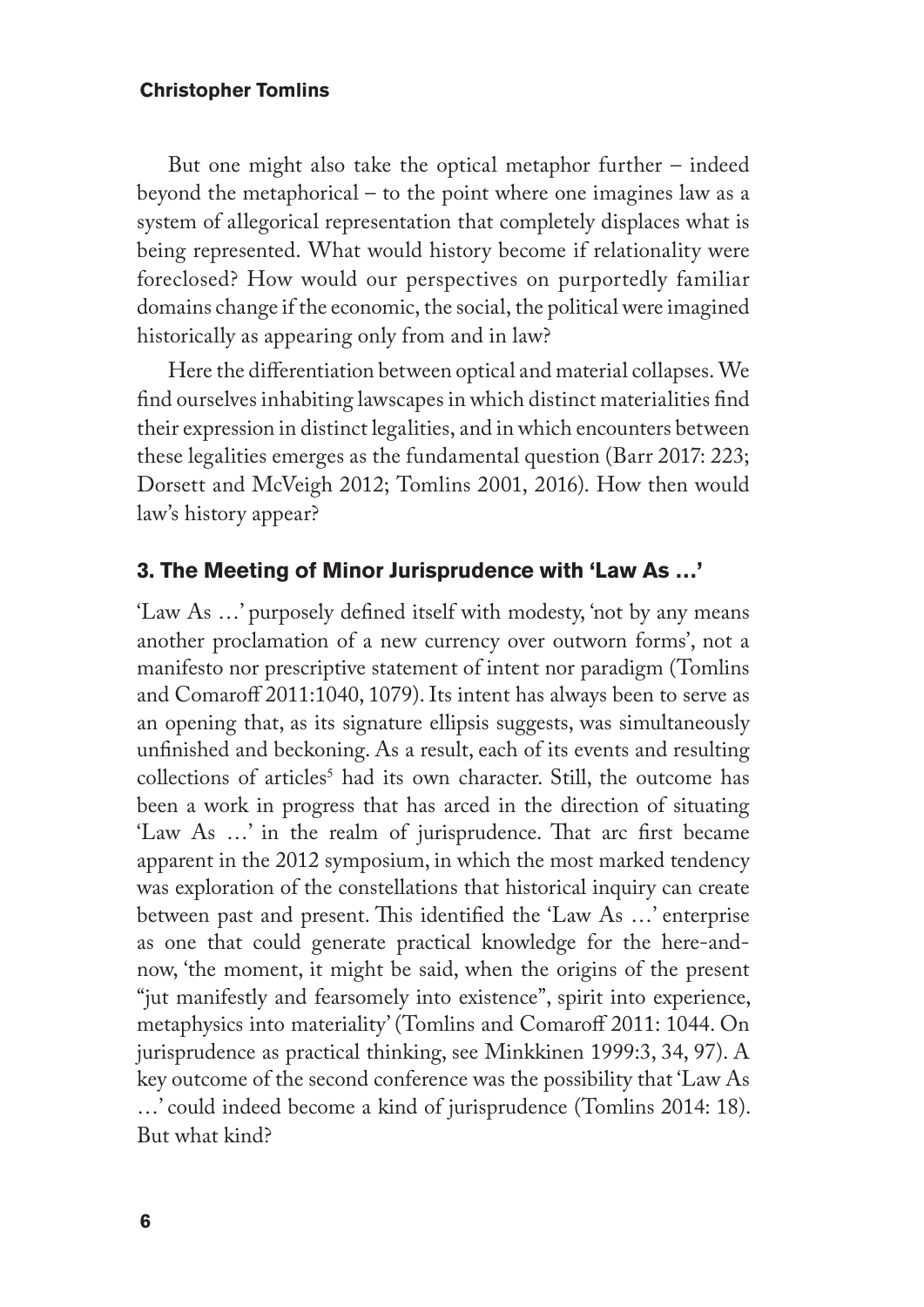The answer began to appear in the third 'Law As …' symposium (2014), which is where our actors first began to congeal. The kinds of jurisprudence suggested in the papers presented in 2014 were not 'sovereign or major jurisprudence' (Goodrich 1996: 4), the jurisprudence that would have us understand law holistically, 'as being all one thing or all another' (Fisk and Gordon 2011: 525), that represents the legal order 'as a system', as 'a relational structure formalized from normative phenomena and stratified within a framework of hierarchical rationality' (Minkkinen 1994: 349, 350). Rather, the jurisprudences that 'Law As …' had begun to explore were jurisprudence in a minor key, a jurisprudence of plurality – of *glossolalia*.

Hence the fourth symposium (2016), the objective of which was to come to a clearer conception of what 'minor jurisprudence' entailed, how this somewhat dormant idea might be revived, what theoretical, conceptual, and/or methodological work it might do, and to what extent 'minor jurisprudence' and 'Law As …' might coalesce.

To identify minor jurisprudence as an objective for the ongoing 'Law As …' project is not to embrace a singular intellectual program, but rather the prospect of plurality. *Glossolalia*, after all, suggests the attractiveness (and mystery) of speaking of law and justice in different tongues. In some respects the difference between the varieties embraced by Peter Goodrich and Panu Minkkinen seems slight. Each after all is 'other' to the rule of law imagined by major jurisprudence, 'as a conceptual construct the creation of which is regulated by the reason of modern science' (Minkkinen 1994: 350). Each invokes Nietzsche, and Deleuze and Guattari, as inspiration (Minkkinen 1994: 357-62; Goodrich 1996: 175-78; Goodrich and Valverde 2005). Each recognizes that to attend to the history of legal science is necessarily (if not, in Minkkinen's case, sufficiently) to attend to a history of power. Each is, to that extent, a critical jurisprudence that addresses law, whether 'as such' or as 'deep structure'. That said, their valences for the future of 'Law As …' are clearly distinct – the one (Goodrich) oppositional and antifoundational, the other (Minkkinen) initiatory and so, to that extent, foundational. To the extent that the legacy of post-structuralism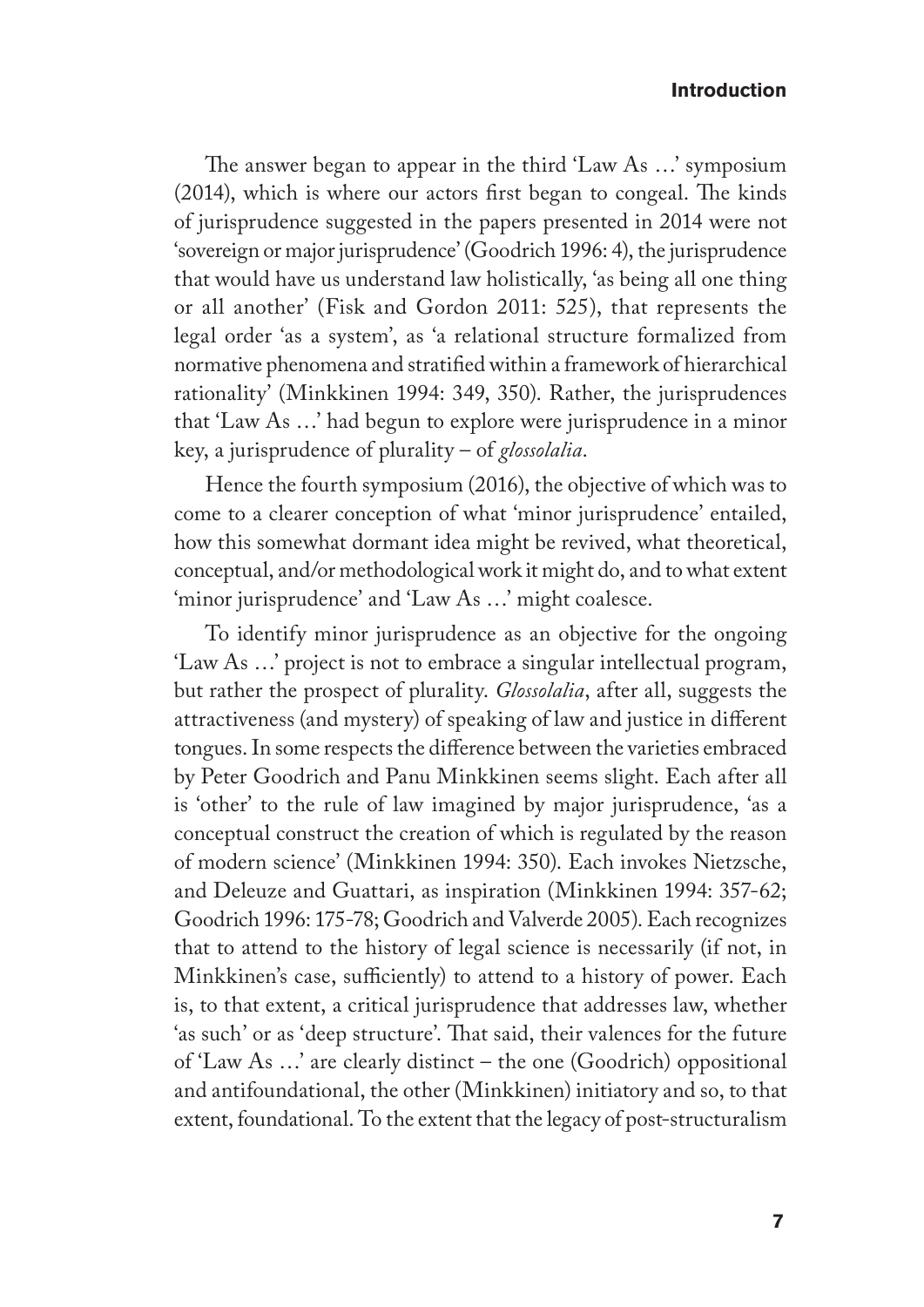has been to trap the activity of critique in an endless loop that begets nothing other than more of itself, it is worth assessing whether, without sidestepping critique, 'Law As …' can offer means to benefit tangibly from critique while also moving through it, toward new foundational positions.<sup>6</sup>

## **4. Minor Jurisprudence in Historical Key**

In the remainder of this introduction I describe, briefly and provisionally, the essays collected here. Together they represent the fullest and most complete interrogation of 'minor jurisprudence' since its inception. Individually they offer a cornucopia of provocations that advance jurisprudence in a minor and historical key. In a short conclusion I assess their implications for the future of 'Law As …'

## **A. Characterizations**

The first two essays in this collection offer us historical encounters with minor jurisprudence, and conceptual definitions. In 'How Strange the Change from Major to Minor', Peter Goodrich speaks of minor jurisprudences as 'lifestyles, existential modes of inhabiting institutional space … that entail an open, plural and expansive thinking' (30).<sup>7</sup> In a striking image he declares the goal of a minor jurisprudence to be 'to cut holes in the fabric of law … to tear the seamless web' (30) in order 'to insist upon more than law within the institution of legality'. For '[t]he minor is the crack in the edifice, the fissure in discourse, a site of incompatibility and novelty' (32). But the minor does not come from without. It is 'included in the major … of significance only in becoming part of the greater but is nothing of itself' (33). As such, if it 'is not to be entirely oppositional, if it is to take its place as part of the legal institution it requires its own positivity. Critique is admirable as far as it goes, as method, as the child on the back of the norm, as rectitude of practice, but its tendency is to remain critique "of" rather than substantive expression' (42). Hence Goodrich enlarges on minor jurisprudence as a becoming, its trajectory toward the major, toward becoming the major, but a becoming that preserves its own original trace: 'The major can be minor because the foetus invariably remains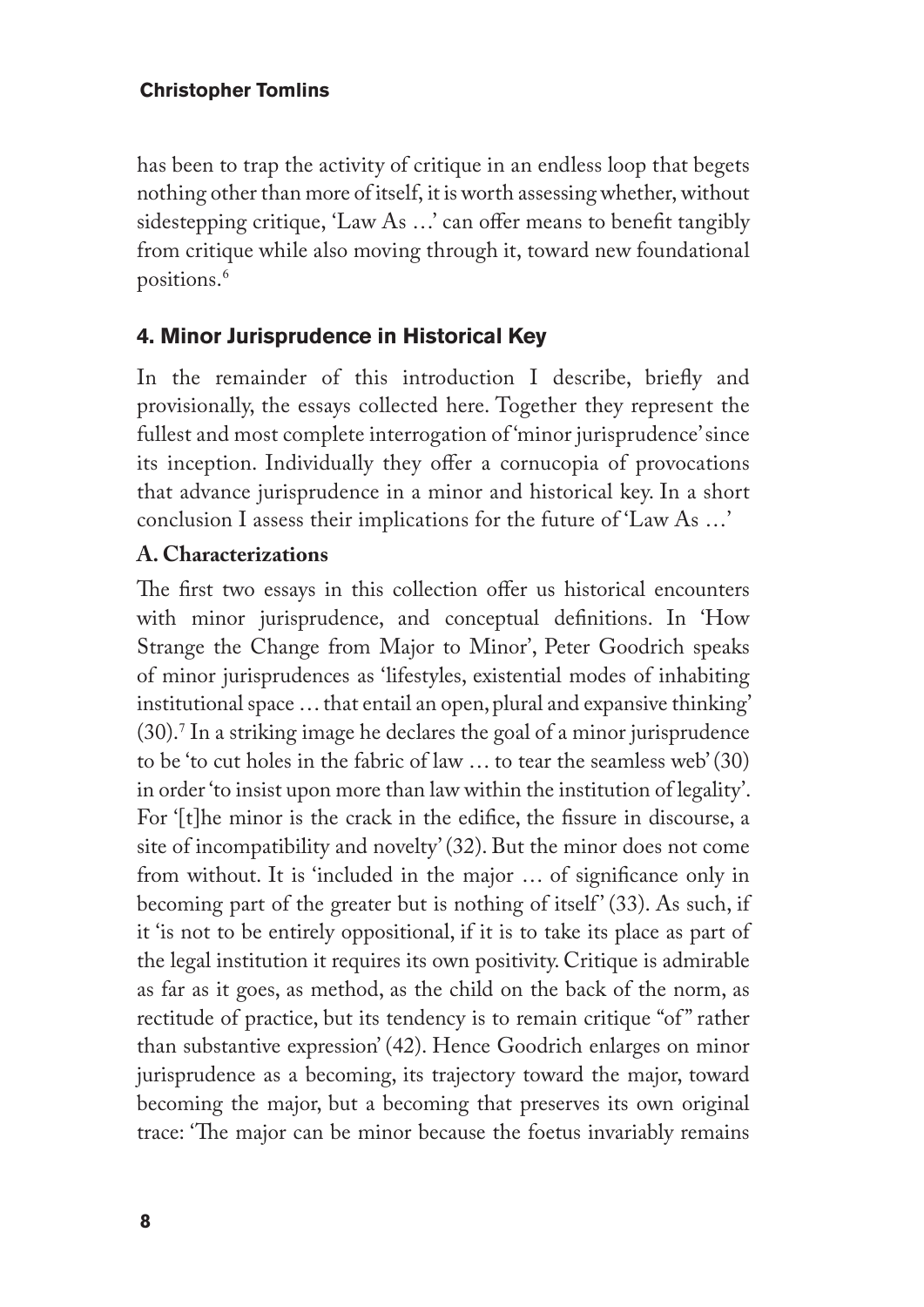present at the heart of being' (45). Here is a dialectics of growth that invokes 'the radicality of the child, the force of the inaugural in the free play of thought' (42). In radicality and free play we encounter, of course, path-independency, the absence of any necessity. 'The minor can be radically evil, dangerous, tortured, or open and full of aura and potential, fantasm and truth for you. Take your pick' (44). We will return to this observation.

Mark Antaki's 'Making Sense of Minor Jurisprudence' attempts to unravel both the concept and its relationship to the evolution of 'Law As …'. Stated generally, the appeal of minor jurisprudence, and its potential for 'Law As …' rests in its apparent 'celebration of difference, of resistance, of refusal to conform, to grow up and become staid' (54). This appearance of immanent critique is different from Goodrich's 'becoming'. For Antaki, however, this is *not* the promise of the concept. Instead he points toward two specific separations that minor jurisprudence implies – the juridical-political separation 'of law and justice from state and officialdom' and the metaphysical separation of law from 'the so-called metaphysics of presence', from *being*, such that it might be (re)habilitated to *becoming* (59).

Thus we encounter a convergence in comprehension of minor jurisprudence in our first two essays. And here too we find a connection to 'Law As …' which describes itself '(as its ellipsis is designed to suggest)' as an enterprise 'in progress, underway, *becoming*' (Tomlins 2015: 247). 'Law As …' has made a jurisprudential turn toward a form of jurisprudence that evinces a similar orientation to the world. Antaki supplies a welcome intellectual history of the impulse to minority in jurisprudence that recommends 'Law As …' temper its desires to move beyond post-structuralism by embracing the intiatory rather than seeking new foundations. Uniting his twin themes of unstating law and displacing being for becoming, Antaki finds minor jurisprudence (and implicitly 'Law As …') to be an essential component in 'the attempt to think through the 'art of not being governed' (72, referencing Scott 2009).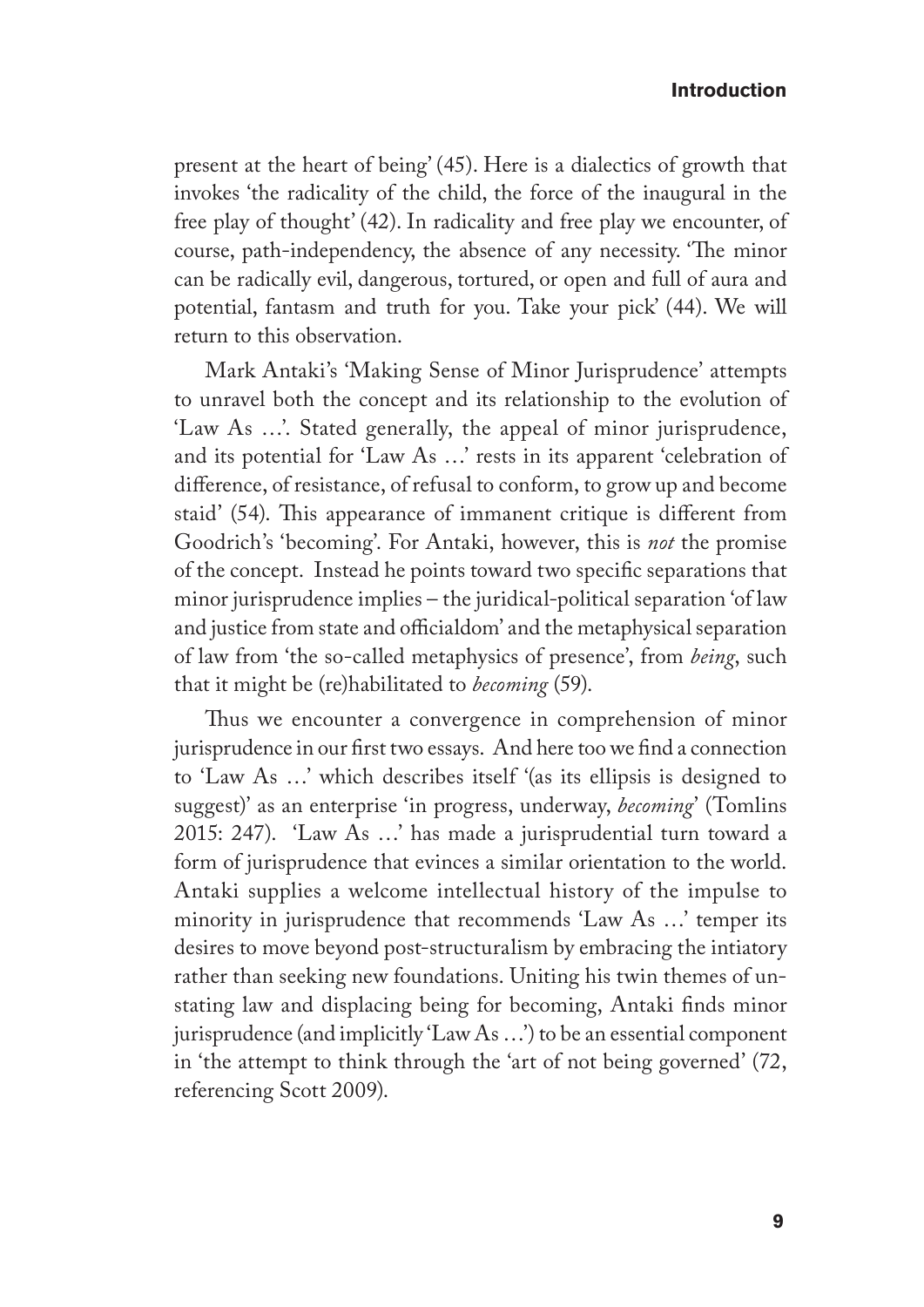#### **B. Applications**

Following 'Characterizations', and the definitions and encounters there described, we move to a group of four essays that employ the idea of minor jurisprudence to clarify the specifities of distinct forms of legal-historical action. The first is Julieta Lemaitre's 'Manuel Quintín Lame: Legal Thought as Minor Jurisprudence'. As Lemaitre explains, Lame (1880-1967) was a leader of indigenous peoples in southern Colombia during the first half of the 20th century, and an autodidact who wrote profusely about law and justice, focusing on land rights and employing 'a creative interpretation of statutory law … a strategic use of neo-scholastic jurisprudence and … his own reported visions and hallucinations' (76). Asking 'what kind of legal theory can be written by indigenous legal activists', and whether the study of jurisprudence can' take them seriously', Lemaitre turns for elucidation to minor jurisprudence, understood as 'the jurisprudence of a minority, of the situated, historical subordinate position that uses the dominant language of law, its ideas and canon, as it were, not to represent or speak-for a group, but instead to destabilize the complacency of the majority, and suggest alternatives'. She finds minor jurisprudences 'located in a place in history – the Jewish ghetto of pre-war Prague, the *terrajero* indentured servitude of the Cauca Andes' – places and experiences from which minor jurisprudences arise to create 'marginal and subversive account[s] of the formalisms, fictions and justifications of established law' (77). In Lame's case it appears in the form of profuse but scattered writings, 'letters and newspaper articles … interrupted by lapses into poetry and mystic visions … extended paraphrases of well-known legal authorities' in which Lame 'chang[ed] words to suit his needs'. Lame's writing had 'a disturbing and alluring effect, deterritorializing legal expertise by both claiming the authority to speak as a lawyer, and performing that authority in tandem with appeals to poetry and emotion, and with odd forms of legal bricolage and innovative interpretations'. Lame paid the price of 'speaking in law': his ideas accepted the colonial violence that denied cultural differentiation to indigenous peoples, lumping them together as '*los indios*', inferior and weak, whose rights would be defined by the colonizer (81). But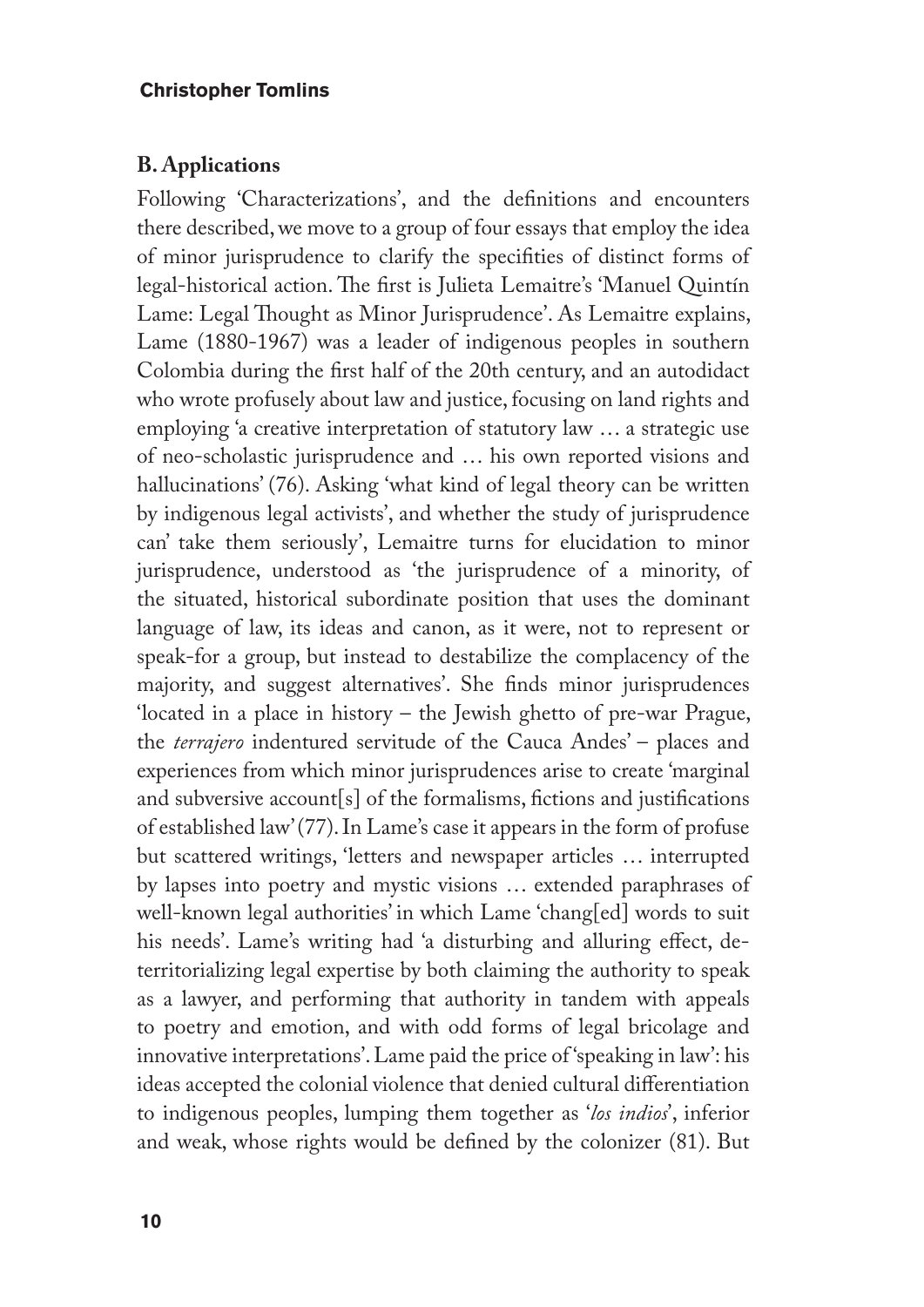he challenged the liberal jurisprudence of a social contract amongst putative equals, describing law instead as 'a fragile armistice between an invading army and a vanquished people … between the strong and the weak', between the white and mestizo public and the conquered indigenous population 'whose grief and dissolution and land loss seem to be inevitable as much as invisible, inaudible, meaningless' (78). Crucially, this did not mean that the law was immune to a concept of justice the measure of which was indigenous suffering. Lame 'builds on a colonial tradition of indigenous legalism, re-links it to collective resistance, and lays the way for the contemporary indigenous movement's rebellious legalism. That innovative use of legal arguments merits his consideration as an author of minor jurisprudence […] a tragic jurisprudence, rooted in loss and sorrow, destitute and yet still appealing to law and justice' (87, 91).

Natalie Davidson's 'Toward a Self-Reflexive Law? Narrating Torture's Legality in Human Rights Litigation' engages minor jurisprudence in a distinct fashion, less as a matter of legal thought's substance than as an artefact of how law is presented in action. Davidson asks: to what extent can law know itself and so combat itself? Can law recognize itself 'as a tool of physical atrocity' or will it always deny that atrocity could be legal? The question is fundamental to Nazi law and its judgment at Nuremberg, but Davidson finds the question just as pressing in the reliance on courts of current 'authoritarian regimes', and the growing, paradoxical obsession with legal form accompanying widespread violence in the neo-liberal era' in which 'rule by law' challenges 'rule of law' (101, citing Rajah 2012, 50; and see Rajah 2017). Davidson's measuring stick is a case study – 'a class action filed in a Hawaii federal court on behalf of 10,000 Philippine victims of torture and other gross abuses against Ferdinand Marcos, one month after his ouster from power in 1986, a suit 'in which the key part played by law in atrocity was made explicit' because of Marcos's careful creation of modes of legal legitimacy for his regime – 'constitutional amendments and Supreme Court approvals of his concentrations of power' (102, 105). Davidson treats the suit as a site for minor jurisprudence in the sense advanced by Peter Goodrich in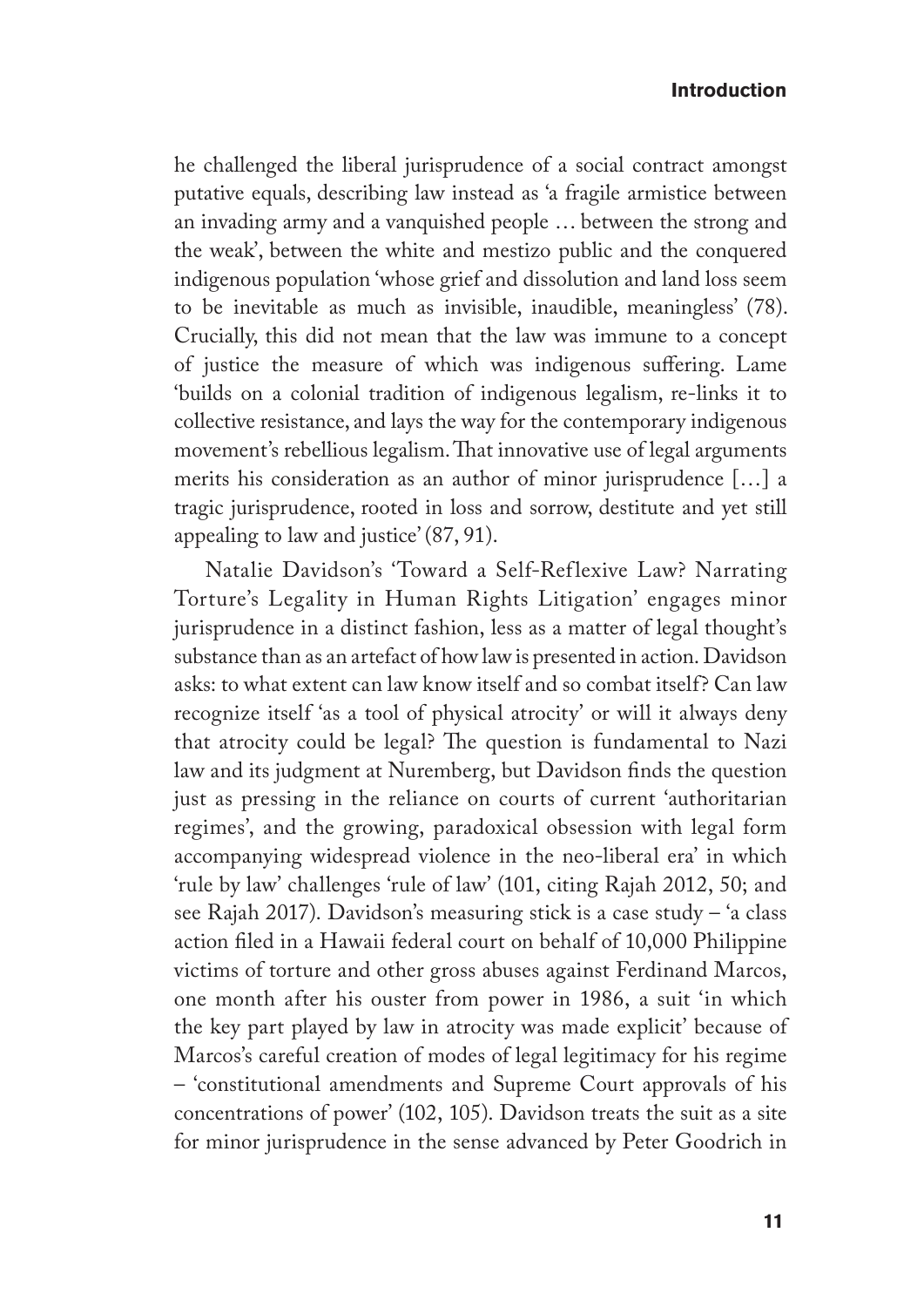1996: her goal is to recover practices 'denied or ignored', 'repressed or absorbed' (Goodrich 1996: 3) so as 'to disrupt assumptions prevalent in mainstream legal scholarship' (104). But she finds those disruptions not outside but within the processes of orthodox law itself, in this case in trial proceedings. 'While trial proceedings are of course conventional sources of sociolegal history, neither they nor the historical narratives contained in them are conventional sources of normative legal analysis' (104) which overwhelmingly turns on the 'mandarin' texts (Gordon 1984: 120) of appellate doctrine and commentary. Even as they have 'historicized the law in order to recover alternative paths' critical scholars, too, have neglected the dross of proceedings to emphasize doctrinal texts. Like Goodrich's work in this collection, Davidson's analysis of the trial proceedings in *Marcos* points to 'the minor within the major' (104). Like Manuel Quintín Lame she brushes law against the grain. In *Marcos* 'trial proceedings offered opportunities for rich, detailed discussions of constitutional structure, legal formalism and victims' experiences of law' – here is the minor key, the legality of violence and death, which is then 'erased and obscured' by 'the more abstract discussions of higher courts … that are diffused throughout the legal community. In *Marcos*, 'the insights gleaned during the lower court proceedings' expose 'the close imbrication of brutal violence [and] law'. They also expose 'the difficulties of undoing such violence' within a legal framework that soothes itself with doctrinal lullabies that such law is not law at all. Davidson's prescription is 'detailed historical analysis' to reveal 'the web of contingent doctrinal limitations, litigation strategies, political constraints and cultural assumptions that shaped the historical narratives in this case' beginning in its actual trial proceedings and 'suggesting paths for reconstruction'. This analysis is, for Davidson, minor jurisprudence in action: 'a mode of legal theorizing beyond critique' (119, 120).

Laurent de Sutter's 'On the Magic of Law' also uncovers the minor within the major, and in a fashion not unlike Davidson's analysis, although at a remove. Davidson tells us that the minor can be uncovered within the major though an exercise of patient historical digging. De Sutter reports on just such an exercise, undertaken at the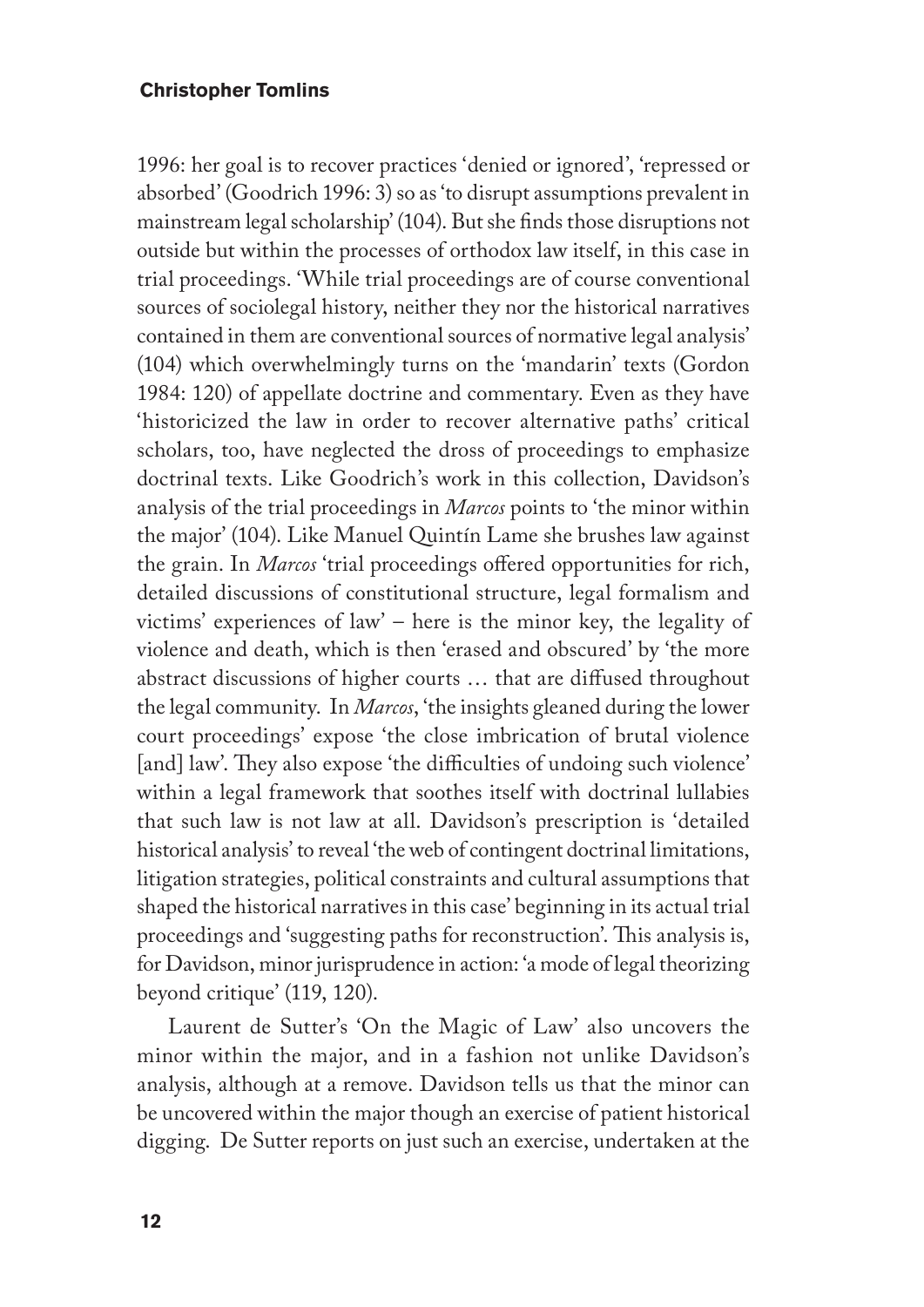turn of the twentieth century by the French jurist and legal historian Paul Huvelin (1873-1924), a moment when Huvelin's form of legal inquiry was being overwhelmed by 'the social' or 'socially-oriented legal thought' (Kennedy 2006: 21) such that Huvelin was rendered an obscure, forgotten figure. Yet Huvelin's question was crucial: 'What makes law into something different than a mere set of words whose only power would lie in the force of those strong enough to make sure that one could not escape the consequences of one's actions – what makes law something else than brute strength' (125)? Huvelin's search was for 'an explanation for the obligatory effect of obligations'. His answer, understated, 'was both curious and timely: what if, he more or less wrote, there was yet something to investigate apropos the relationship between law and magic' (126)? Huvelin's answer was unacceptable to the group of French sociologists led by Émile Durkheim with whom he was in conversation, for whom 'the efficiency of magic' was 'the mere set of social conventions through which a community would illusion itself, so fulfilling some collective needs that could not be fulfilled otherwise ... shared beliefs, responding to some social requirements' that 'as such, it belonged to the realm of representations, and not to the realm of reality or of practices' (127). But Huvelin persisted: 'being a lawyer, he knew that if anything happens in the world, it is because of details being carefully envisaged … Society never entails any effect; what entails an effect always is one singular detail, one specific gesture or given set of words, inserted into a broader context that only provides the ecology for this detail to lead to the results being expected from it to produce'. The result was Huvelin's *Magie et droit individual*, a minor jurisprudence of ritual that recovered the 'magic' of obligation from the detail of a multitude of cases obscured by social generalization. The book 'resembled an anthology of disparate cases and examples from which no overarching story seemed to unfold, and about which no explanation seemed completely satisfactory. In the course of his listing of cases, Huvelin would only offer glimpses at a possible general view, through short sentences resounding like hard-to-decipher oracles, left suspended in the air, waiting for someone to interpret them in one way or another' (131). De Sutter calls Huvelin's interests 'timely'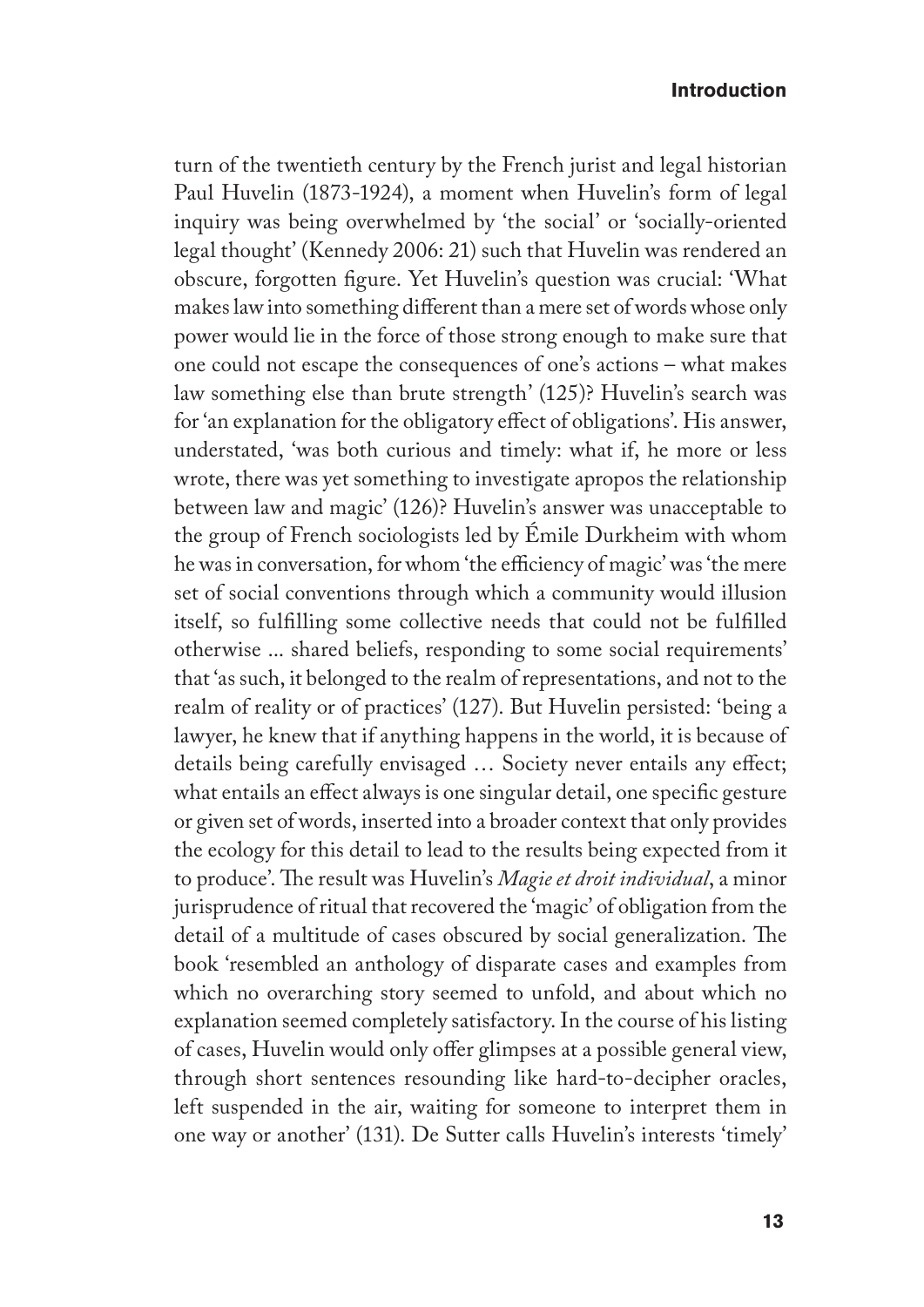for, as he observes, 'the end of the nineteenth century, and beginning of the twentieth, was a moment when magic was everywhere' (138). But it was also the moment of Weberian disenchantment, and 'the social' – the moment when both the substance, and the method, and the abiding assumptions of Huvelin's mode of legal inquiry was being subjected to sustained, withering critique. 'What Huvelin wanted was a theory of the legal act that was not dependent upon the person who would utter the word (or make the gestures), but on the words (or the gestures) themselves – and not because of their meaning, but because of their, say, "genre". There must be a certain type of words or actions that can be called "magic", and whose use within a legal context produces necessary consequences, whatever the social context is … *There must be an inner necessity of law*, or else it is only void – that is, pure force, pure application of the relationship of power within a certain group of human beings, pure legitimization of something that would have happened anyway ... this is precisely what Huvelin was looking for and that he found, thanks to the concept of magic. What he found was the inner necessity of the form, understood not in the sense of respect due to some formalities, but in the most specific sense of *forming* – the giving of shape to what had none before' (141).<sup>8</sup> Unfortunately for Huvelin, he was an untimely guest at the triumphant birth of socially-oriented legal thought. Its ferocious critique both of his question and of his methods rendered him and his answer obscure. His major was made minor.

Finally, Panu Minkkinen returns to the concept of minor jurisprudence that he helped to bring into being more than twenty years ago in his essay '"Life Grasps Life": Wilhelm Dilthey's Minor Jurisprudence'. A polymath – historian, psychologist, sociologist, and hermeneutic philosopher, elected in 1859 to Hegel's Chair in Philosophy at the University of Berlin – Dilthey (1833-1911) was older than Huvelin but like him became intellectually located amid the 'rise' of 'the social' and its disciplines at the turn of the twentieth century. He sought to create a grand substantive foundation for the new human sciences (the social sciences and humanities) 'as disciplines clearly distinct from the natural sciences' (144) by mobilizing the concept *Geisteswissenschaft* – the 'science of the spirit'. Collectively the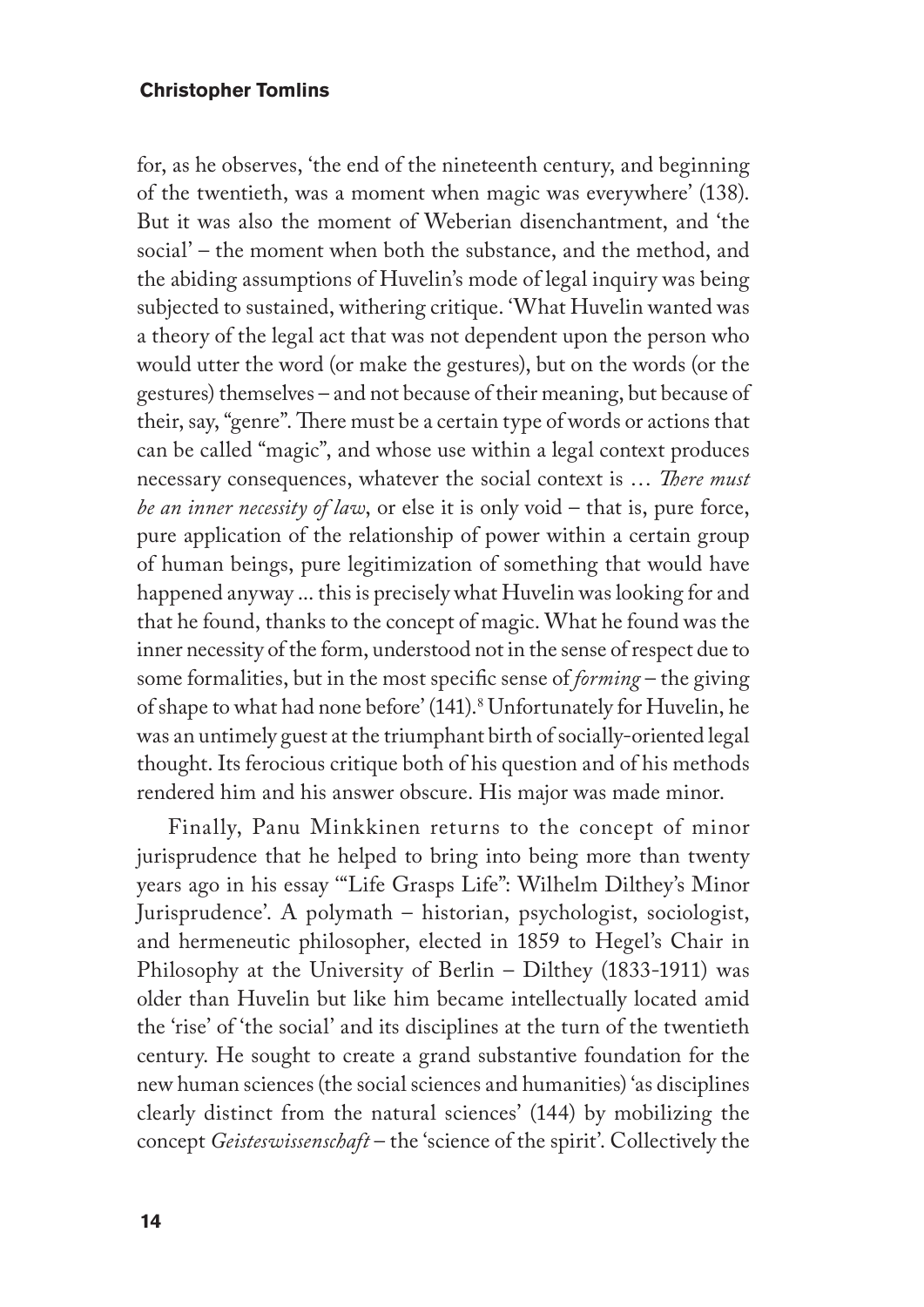*Geisteswissenschaften* would map and analyze the entire human social formation on the basis of their unique capacity to grasp the human 'inner experience' scientifically, 'to develop verifiable "first-order truths" about the "psychophysical life-unit" in the different social and historical contexts in which she acts' (146-7). Dilthey, then, was on the opposite side of the substantive and methodical transition to 'the social' that claimed Huvelin. He had 'an explicit scientific agenda' (144). The law that his agenda would pour forth would be animated by the 'first-order truths' that science would discover. Yet, Minkkinen tell us, the moment claimed Dilthey too. '[H]is original aim of providing a scientifically feasible foundation for all the human sciences gradually los[t] its plausibility' (144). As it did so, a second influence emerged to enliven Dilthey's purpose, that of *vitalism*: 'the vitalistic nature of his life-philosophy becomes ever more prominent. *Life*, then, not only animates the incompatible taxonomies of the human sciences, but it is also responsible for the "repulsive" force that ultimately prevents the human scientist from fixing her concepts and doctrines into the systemic frameworks that "major jurisprudence" insists on' (144). Unable to create an integrated and holistic scientific foundation for all the human sciences in the face of their incompatible taxonomies, Dilthey's schema became a duality of second-order systems: 'cultural systems' on the one hand – 'collaborative networks into which individuals enter with the aim of achieving designated purposes that can be reached through cooperation either more efficiently or exclusively'; and on the other the 'external organization of society', by which Dilthey meant 'existing structures that make up the institutional framework of the world' into which individuals are born and which they inhabit – the family, the state and so forth (149-50). Between these two unintegrated components, Dilthey nominated law as the shuttle, the means of communication between. Dilthey's background in legal analysis was not dissimilar to Huvelin's – 'hermeneutics and interpretation' – but unlike de Sutter, for Minkkinen these are 'little more than historical curiosities' (149) that (unlike Huvelin) Dilthey left behind him for law as social mediator. Minkkinen labels this a form of 'law and society' jurisprudence, a jurisprudence in which law is neither positivist nor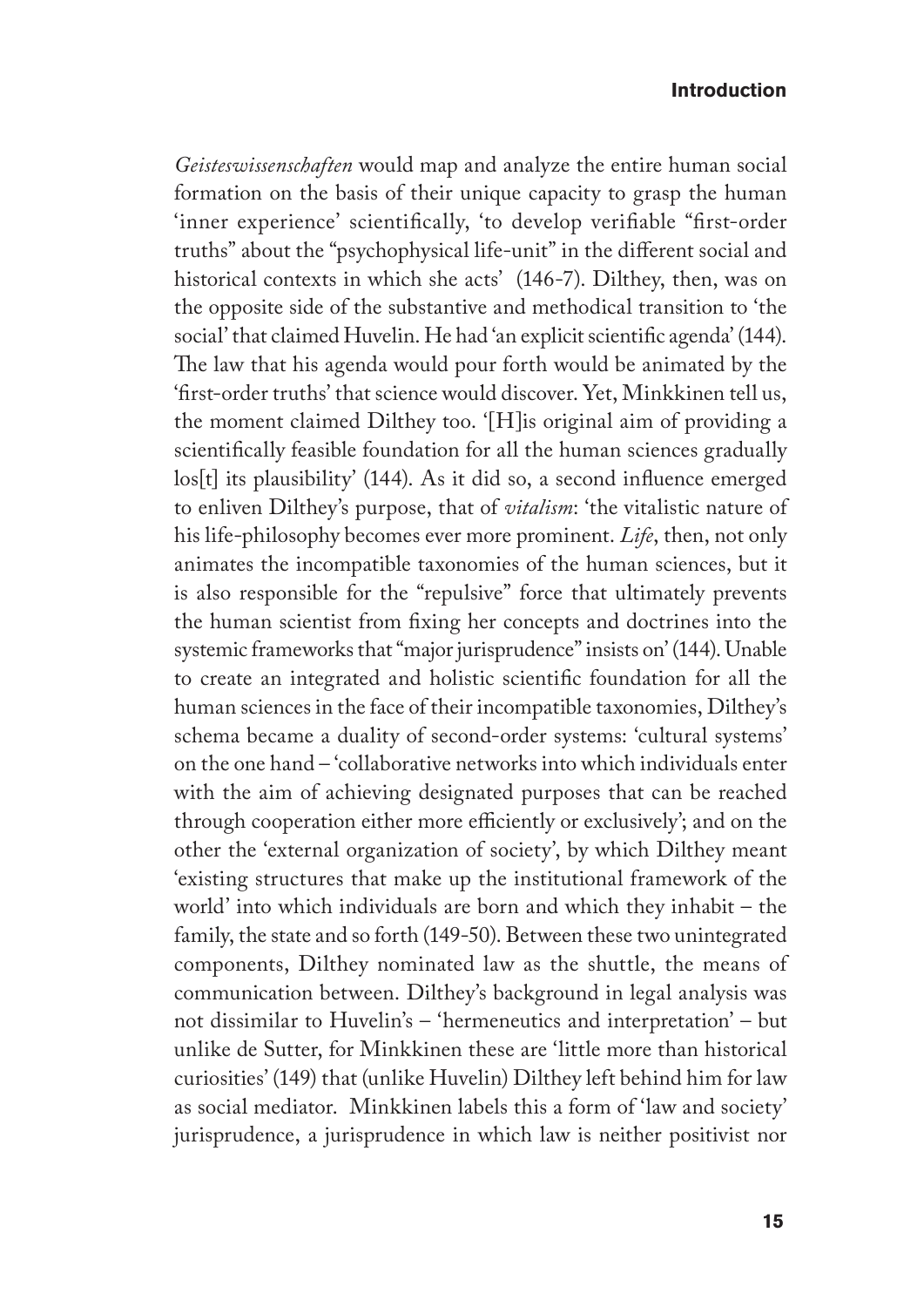natural, 'belongs' to neither second-order system, but instead exists always in-between, constituted wholly by 'constant cross-referencing' (151), animated by 'the sense of justice of individuals' (154). Why call this jurisprudence 'minor'? 'Like its "major" counterpart,' Minkkinen tells us, 'Dilthey's jurisprudence begins with an attempt to provide a scientific foundation for understanding law as an element of human life. The attempt ends in failure, not because of a deficiency specific to law, but because all such foundationalist aspirations are destined to fail from the beginning … Like a mistake that we can foresee but must, nonetheless, make, a minor jurisprudence would, rather, involve the acknowledgement of a "tragic failure" by embracing the full potential of the vitalism that Dilthey ends up with. In those vitalistic terms, the "minor jurisprude" is no different to the psychophysical life-unit that she studies. She is driven by the same conative impulses, and she encounters the same resistances as the being whose world she attempts to grasp. Indeed, her grasping can itself only be a conative impulse among others, a desire to understand, and her understanding can only take place at the pressure points where that impulse meets its resistant counterparts ... the 'minor jurisprude' is not fully determined by the failure of her foundationalist task because the task itself is animated by life. And so the jurisprude is doomed – or more appropriately, perhaps, delivered – to her tragic fate' (160). The impossibility of realizing Dilthey's original foundationalist project necessarily renders his jurisprudence minor. Implicitly Minkkinen suggests that all claims for 'major' jurisprudences are built on the mistake, or tragic failure, or lie, of a false foundationalism, that the minor is all there can ever be.

#### **C. Materializations**

From 'Applications' we move on to three essays that I have grouped under the title 'Materializations'. Each interrogates minor jurisprudence from a materially grounded standpoint. In Shaun McVeigh's case, the ground is a specific locale – London – transected by lines of communication (notably bus routes, which are modern traces of much older lines of communication) that offer a representation of the city 'mostly through its absence, as a city of justice, reason, civility, commerce and asylum',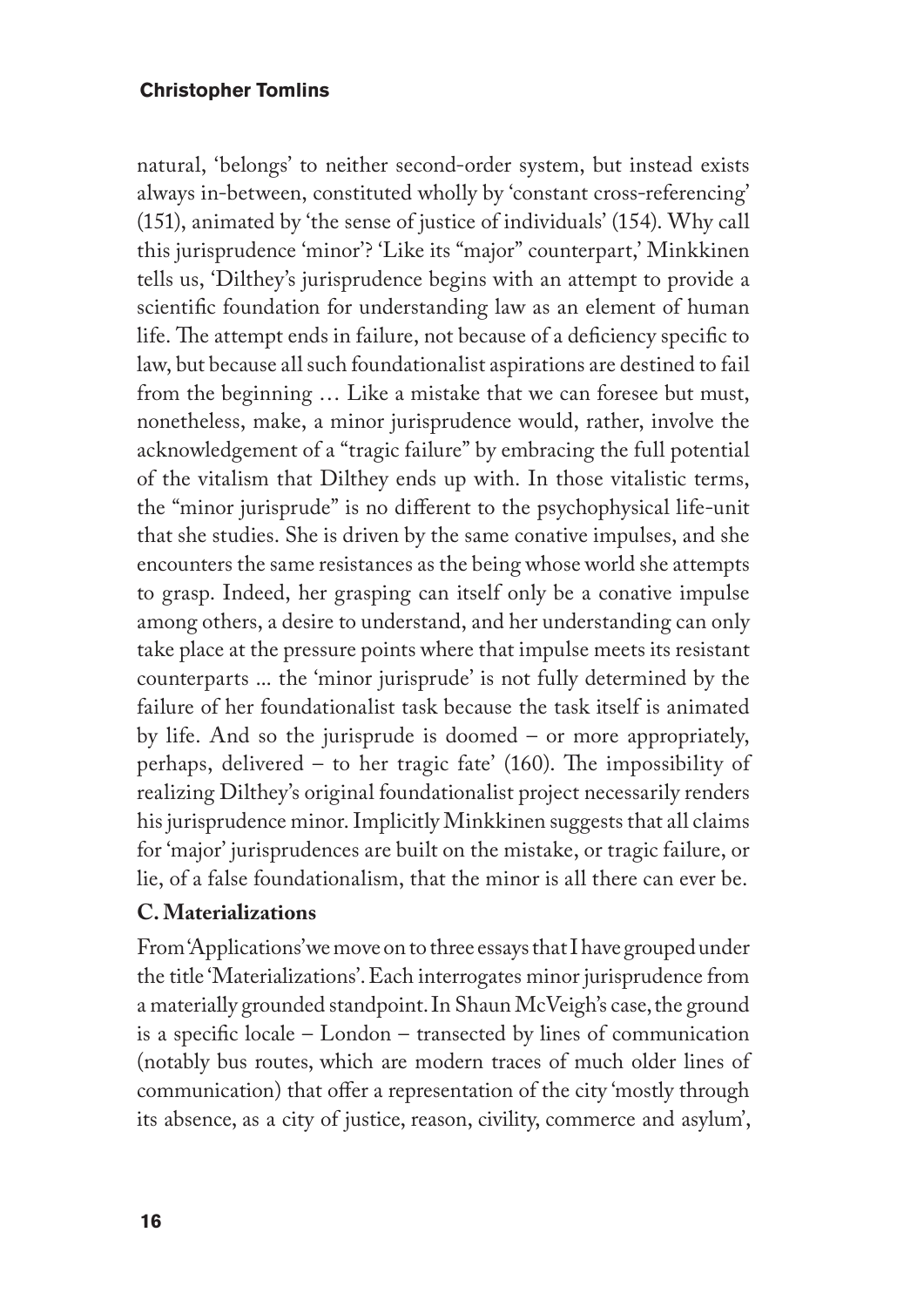and that, by offering acess to that *imaginaire* of the city, are means to train subjects as jurisprudents, means to cultivate 'the persona of the jurisprudent and the conduct of the office of jurisprudent' through an education in the order (whether real or desired) of the city as place (165). McVeigh's essay in this collection is one of several such projects (see, for example, McVeigh 2016). Together they can be considered exercises in minor jurisprudence because they are conceived in sympathy with the traditions cultivated by minor jurisprudence. 'For some the central concern of a "minor jurisprudence" has been the conduct of lawful relations apart from the major political and philosophical jurisprudences of State and Reason. Others have been more concerned with differentiating jurisprudences from the variety of modes and styles of lawful existence expressed in the major legal western legal traditions … Finally, there has been a distinct concern with judgment and the genres of jurisprudence writing. The style of minor jurisprudences has been pitched against those that are general and systematic and in favour of those that are particular … Here attention is turned towards how a jurisprudent might take up responsibility for a pattern of lawful relations of a place (such as London)' (166-7). In McVeigh's case both the idea of pattern or patterning – 'patterning might be thought of as a way of finding, or finding yourself in, relations of law' – and the conceit of lines of communication are derived from Australian indigenous jurisprudence (see Black 2011, Chatwin 1987). 'What is followed here is the training in the patterning of lawful relations suggested in a number of minor jurisprudences across a part of South London ... In the varied European jurisprudences, "being placed" and being patterned into relations has become a complex matter of engagement and dispute. The jurisprudence of a place or the way "we" are placed, for example, as "of London", rarely settles into one form of relationship whether it be authorised through the conduct of lawful relations or other forms of association. The minor jurisprudences are addressed here through the way they introduce, and respond to, a patterning of material, institutional and ideational existence into place' (167). These are not jurisprudences of rejection. 'If the exercises and training in office offered in forms of minor jurisprudence were to be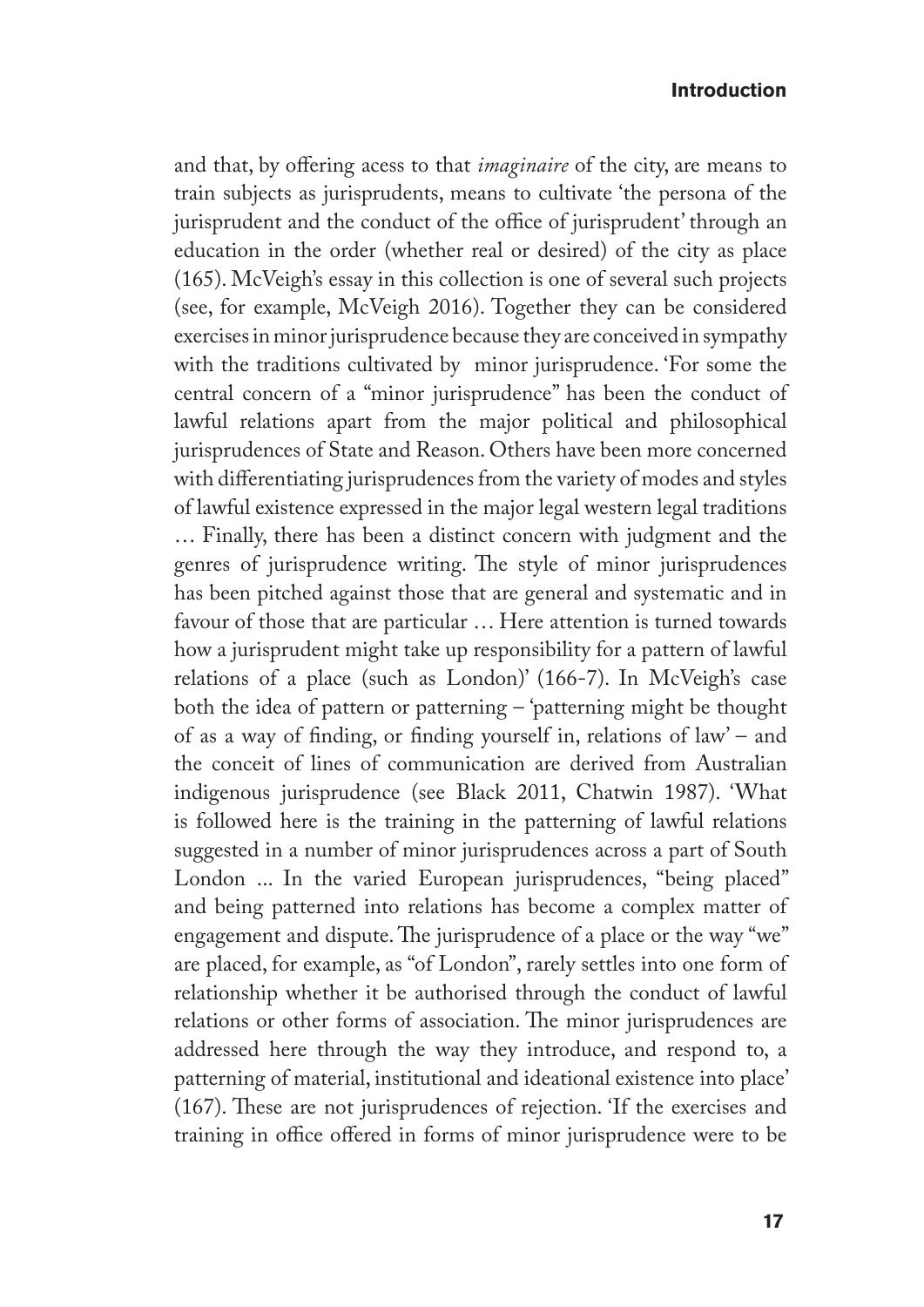encapsulated in one gesture it would not be a training in disgust or indignation (although it might involve a training in ability to be joyful and dignified). All, for example, are concerned with maintaining the office of the scholar and with countering the deadening effects of state law and major jurisprudences. They seek to cultivate something like a cosmopolitan ethic and to enliven law by educating students into "breakthrough" experiences that move beyond, interrupt or rupture the everyday experience of law' (172). McVeigh pursues his theme with reference to three accounts of minor jurisprudence – those of Panu Minkkinen and Peter Goodrich, about which much has already been said here, and that of Andreas Philippopoulos-Mihalopoulos, whose concept of 'lawscape' (2015) offers a new materialist vein of spatial justice.

The second essay in this group is also the most 'grounded' in the collection. Kirsten Anker's 'Law As…Forest: Eco-logic, Stories and Spirits in Indigenous Jurisprudence' is written from the perspective of Mount Royal, in and above Montreal. 'The Mountain is a lawscape, and the neologism speaks not just to the knowledge that law must have a material existence in some place, but also to the way that law authorises and enacts the mark of humans on the land' (191-2). But this is only one way of understanding the interaction of law and ground. 'I am reminded of Indigenous friends and colleagues who claim that the law is "in" or "of" the ground … that "the land is the source of the law"'(193). Which enacts which? As Anker introduces and encapsulates the problematic we find ourselves pulled backward to that turn-ofthe-twentieth-century upheaval that ensnared Huvelin and Dilthey. 'That human minds are the only source of law designed to act on the world (and for that matter, that humans are the only legal subjects) speaks to a set of distinctions provoked and amplified by modernity's rationalisation of mysticism, a condition that Max Weber called disenchantment … in which the world came to be seen as "knowable, predictable, and manipulable by humans" … Disenchantment divides mind from matter, human from non-human, culture from nature' (193). Anker's essay is about the multiple standpoints – the plurality of minor jurisprudences – from which this division might be overcome, from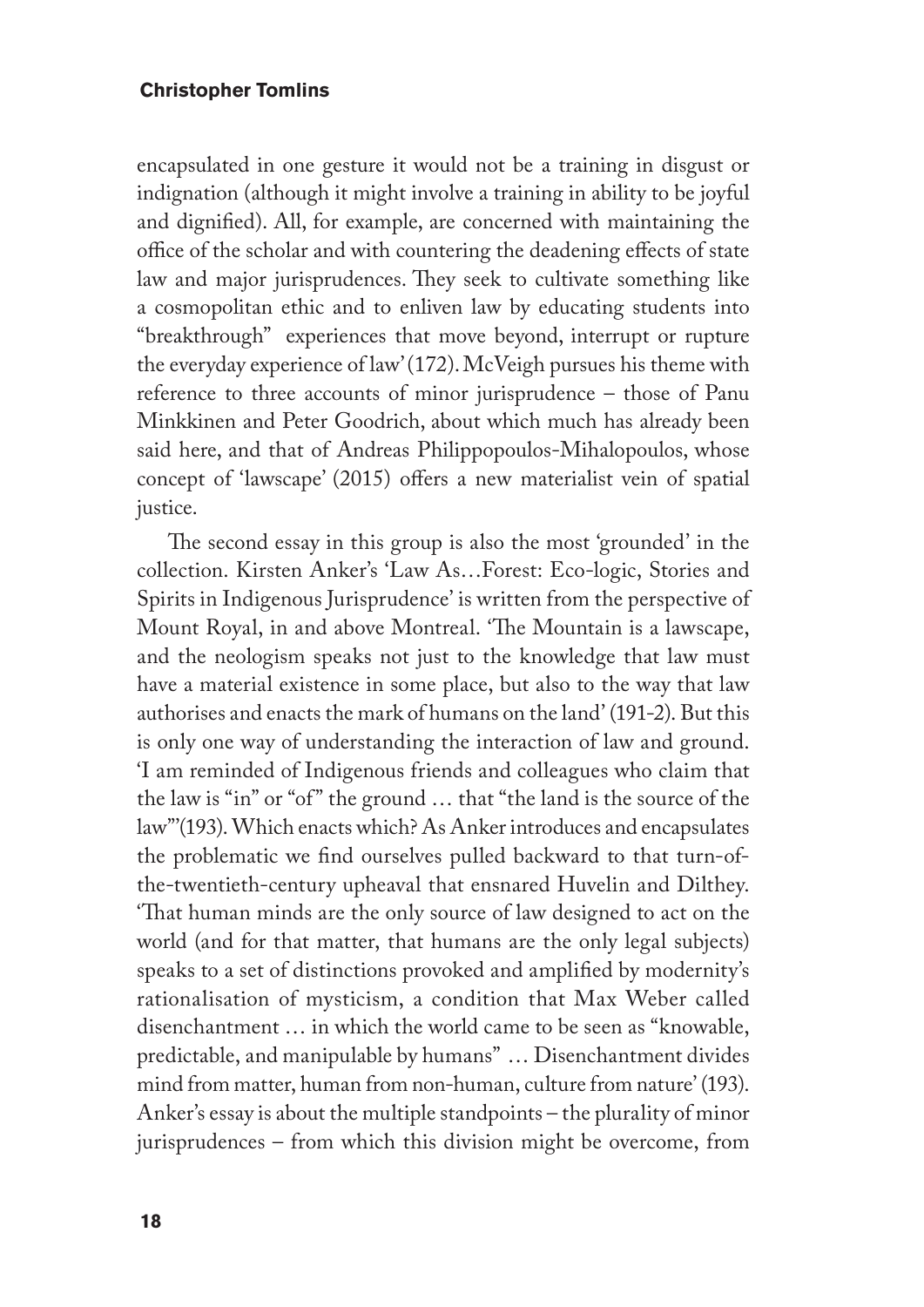the Earth Jurisprudence that even in its critique of the Anthropocene maintains the Western logocentricity that persists in privileging minds, to 'Indigenous forms of deep participation in ecological process [that] suggest that the mythos of storied places is more apt to account for grounded jurisprudence than logos' (194). Along the way Anker ensnares critical scholars whose metaphors – precedent as a 'forest of constraint', for example – speak of their inability to escape a 'linguistic memory [in which] trees constituted an obstacle to cultivation' for an experience of forests 'as a co-evolved network of relationships' (196). The remedy for disenchantment, Anker concludes, requires more than an imagination enlivened to new patterns. It requires 'attention to the way the world is enchanted, the ways in which its mind manifests. Most obviously, this requires direct experience with forests and so on. But disrupting our cognitive schemas also requires attempting to privilege, within our own thought patterns, those modes that reflect the way that forests think' (208).

The final essay in this group is Olivia Barr's 'Legal Footprints', the most self-consciously methodological approach to minor jurisprudence in this collection. Barr has already made her own substantial and original contribution to the literature on minor jurisprudence (2013, 2016), thus joining Minkkinen and Goodrich in particular as a principal innovator of the idea. Here she pursues her analysis of the meaning of legality through how we walk and where we walk – 'the movements of laws, the laws of movement, and the place of our feet, legally, in this maze of non-linear movements' – in an 'autoethnographic' essay that unites poetry, prose and picture as three genres of representation of locality, globality, and place, of their 'intense materiality' (233), and of 'how we notice, experience and understand the active nature of laws' moving places in the world, and how this relates to walking' (214). For Barr, minor jurisprudence is as much method as interpretation or imagination. Like Davidson, her minor jurisprudence 'requires drawing out certain strands of legal practice, often working in less visible archives' (221). For Davidson, the 'less visible archive' of legality is that of trial proceedings. For Barr it is 'feet on the ground, a local mural, cycling through a park or a bus ride' (221). As method,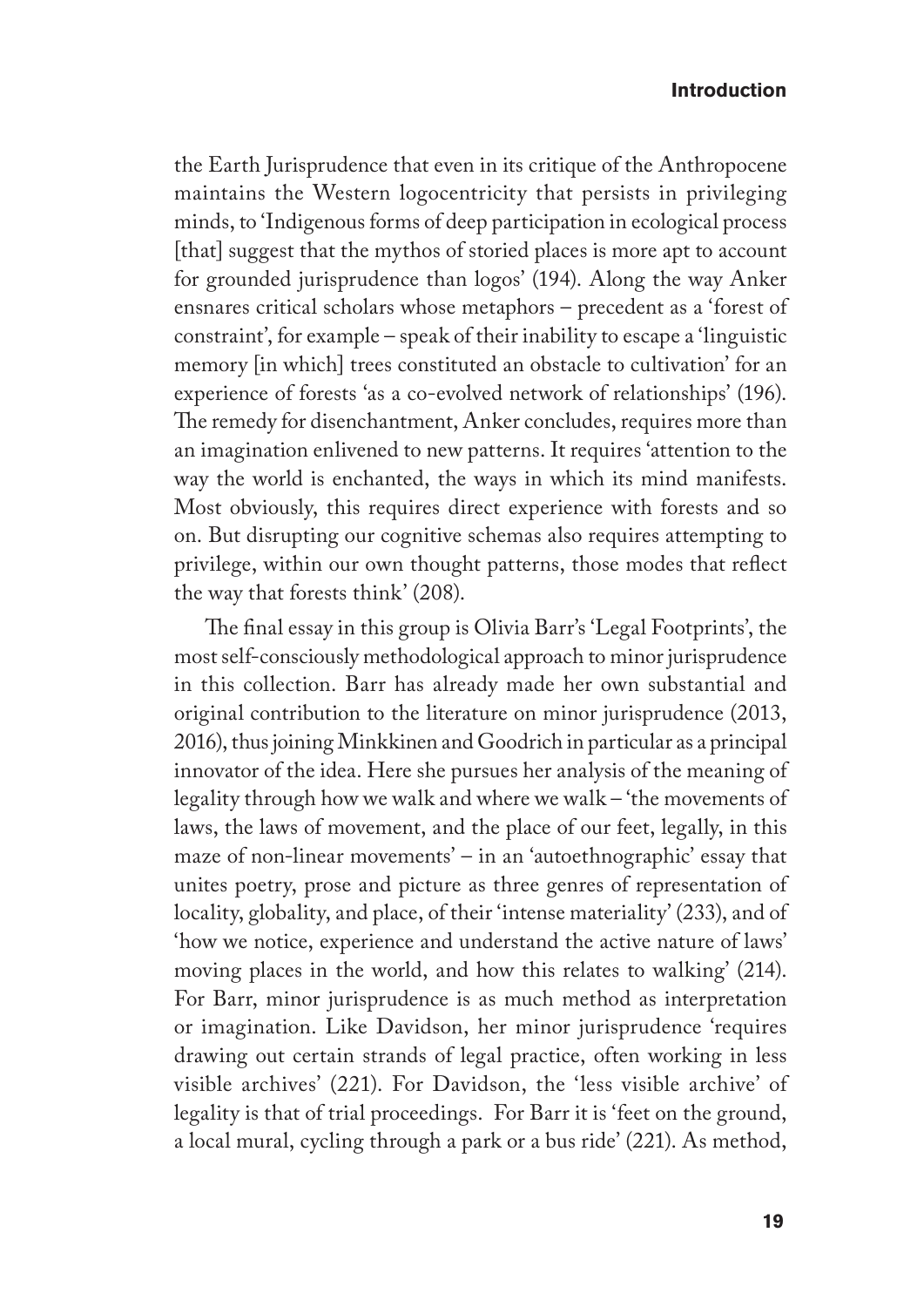minor jurisprudence 'provide[s] space for otherwise jurisprudentially overlooked topics, techniques, concepts, practices and sites to slowly, incompletely, yet gently emerge'. Her approach, like all the essays in this group, is intensely materialist. As such it offers 'radical new possibilities for jurisprudential thought … deepening our understandings of where laws are, how they work, and how we might better live "with" not only our own forms of law, but the laws of others' (221). The discovery of such a method is of crucial importance to the jurisprudent. '[T]he office of the critic inherits a tradition of critique and is able to step outside law, yet for the office of the jurist or jurisprudent, such an escape is not possible. For the jurisprudent, the challenge becomes one of remaining critical without abandoning law or official responsibilities to the act of exercising sound judgment in practical matters of law' (221). McVeigh has offered one method that allows the jurisprudent to remain within law, and with law, while also remaining critical. Barr, more explicitly, offers another.

## **D. Hesitations**

From 'Materializations' we pass, finally, to "Hesitations', so entitled because of all the essays in this collection, those that appear in this final section are the most reserved in their assessments of the utility of minor jurisprudence. The first is Jothie Rajah's 'A Minor Jurisprudence of Spectacular War: Law as *Eye in the Sky*'. Rajah's essay is a critical analysis of Gavin Hood's movie *Eye in the Sky*, released in 2016. As Rajah explains, the movie is a fictional depiction of the legalities of drone warfare, in the setting of an Anglo-American drone assassination of Al-Shabaab militants in Kenya, who include U.K. and U.S. Nationals, and who are in the final stages of preparation for a terror attack assessed as likely to result in multiple civilian casualties. 'With lives at stake', notably the life of a child innocently occupying a position within the drone missile's strike zone, 'we watch elite, mid- and low-ranking American and British state actors – military personnel, cabinet ministers, the British Attorney General, the Senior Legal Advisor to the U.S. National Security Council – as the decision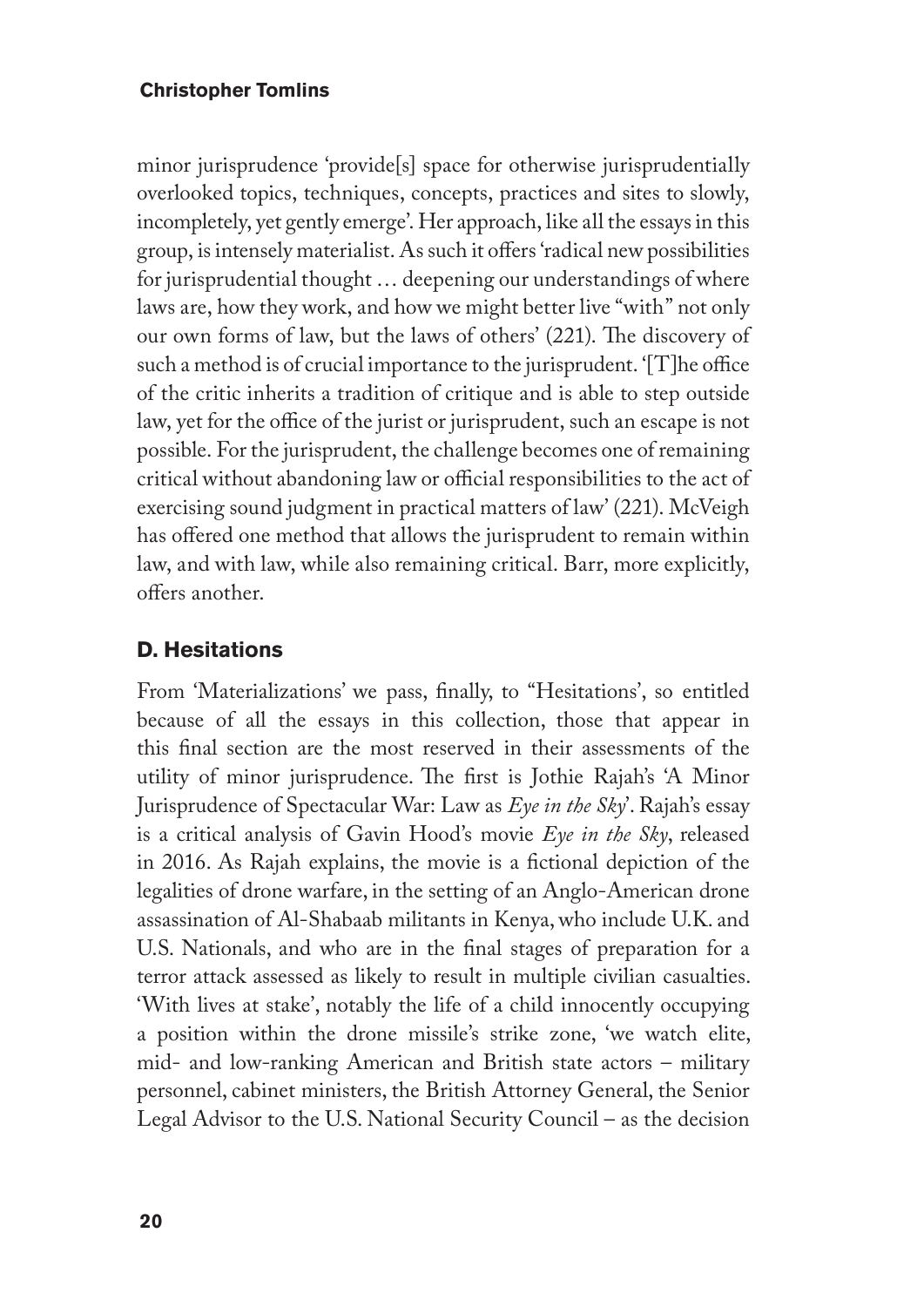is made to conduct the targeted killing. In the process, against the urgency of a ticking bomb scenario, these various lawyers, politicians, and military personnel express competing values and understandings of law and reality'. Rajah argues that 'the contestation around law and values animating *Eye* might be seen as an expression of jurisprudence', and further that a minor jurisprudence is expressed in those elements of the contestation that evince a particular suspicion of 'the complacency and status or establishment of law' (Goodrich 1996: vii). So far, so good. But a problem arises from the depiction of the contest between major and minor jurisprudence in *Eye*. 'As jurisprudence, *Eye* represents contemporary drone warfare as a highly regulated legal system structured around an ethical valuing of civilian life' (253- 4). It is also a highly undemocratic system – a system predicated upon 'spectacular war' that dazzles citizen-subjects with glamorized technological gadgetry which reduces them to a state of complacent non-participatory deactivation (254). In *Eye*, the only trace of the non-technocratic questioning citizen-subject who speaks ethically for civilian life in defiance of roomfuls of politicians, legal advisors, and military superiors appears in the unlikely shape of the lowest-ranked military personnel – those responsible for actually prosecuting the  $mission$  – whose questions (on our behalf) are answered, indirectly but conclusively, by a final icy retort to a hectoring politician from the highest-ranked general-in-charge: 'never tell a soldier that he does not know the cost of war' (Rickman 2016). In its acute questioning of drone warfare, a system serviced, not scrutinized, by law, *Eye* appears to fit the role of a minor jurisprudence. But it does so, Rajah argues, only to pursue other distractions: first, from the 'de-democratizing and dehumanizing concealments and erasures that accompany drone warfare' – after all, the low-ranking soldiers (young, attractive and thoughtful, one male, one female) do speak up and are heard, and after they are reluctantly satisfied and their job is done they suffer for all of us, morally and physically, on *Eye*'s cross (see Tomlins 2016: 2); and second, from the 're-making of lawful authority, and of nationstate sovereignty, through a dramatization of the (highly contested) international law principle, responsibility to protect' which becomes the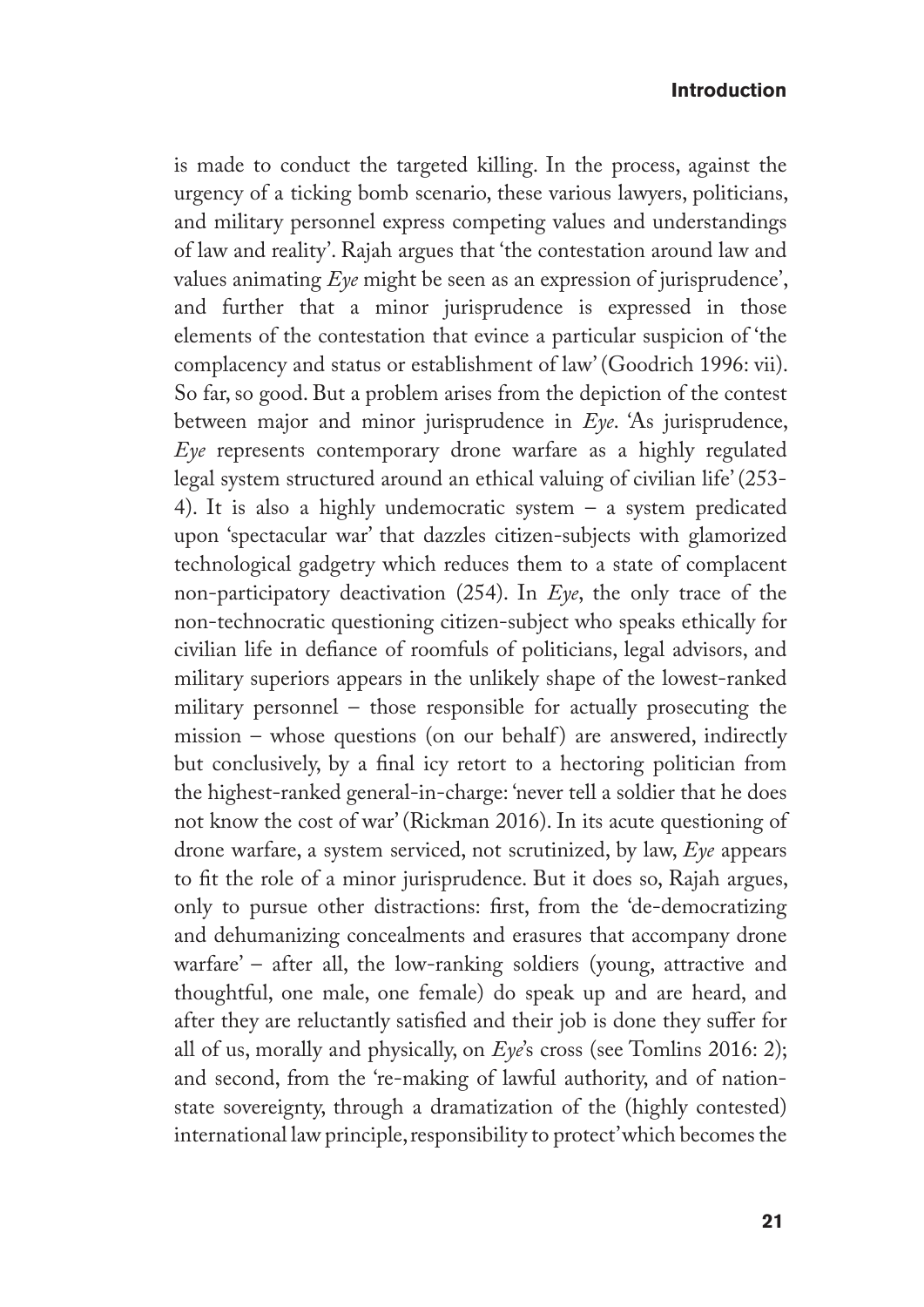moral of the putatively tragic story, the justification of a child's death for the greater good of preventing a deadly terror attack. By engaging in its own careful erasures and concealments – 'by rendering visible a particular set of actors, narratives, and questions, while concealing and erasing others' – *Eye* ends up offering a powerful legitimation of drone warfare on its own terms. It chooses its own set of 'actors, institutions, practices, and technologies' and valorizes them (254). 'In this alternative legal system, it is military and counterterrorism personnel (not lawyers, and certainly not politicians!) who can be trusted to be protective of innocence, and ethical in their decision making. In short, *Eye* convinces us that the experts able to meet the demands of planetary jurisdiction are military, technological, and counter-terrorism experts operating beyond the sphere of nation-state sovereignty' (258). *Eye in the Sky* offers its audience a minor jurisprudence of spectacular war more disturbing than the major jurisprudence that the minor criticizes.

Genevieve Painter's 'Law as Minor Jurisprudence: Is it a Mistake?' is no less critical. Starting from an 'innocent' question, 'what is law as minor jurisprudence' (276), Painter argues that claims made on behalf of the transformational capacities of minor jurisprudence – whether revelatory/unmasking or initiatory/foundational – are overblown. For one thing, taken on their own terms, the claims assume some *thing* to be unmasked or replaced – minor jurisprudence, it seems, cannot exist in its own right, but only in relation to that whose transformation or replacement is desired. Second, the claims themselves impute intention to transformation. But, as illustrated in historical examples of indigenous-settler encounter, mistake – error – can be just as transformational as intention. In that regard, minor jurisprudence offers no intrinsic capacity to guide action. Finally (and here Painter is at one with Rajah), if 'minor jurisprudence' is simply an ambition to transform, any form of transformation becomes admissible, including those that are morally and politically reprehensible. Painter offers 'the early days of the Trump Administration' and its assault on 'human and non-human flourishing' (277) as an example of an assault on an existing state of affairs with intent to transform, qualifying as a harmful expression of minor jurisprudence. Summarizing, then: '(1) minor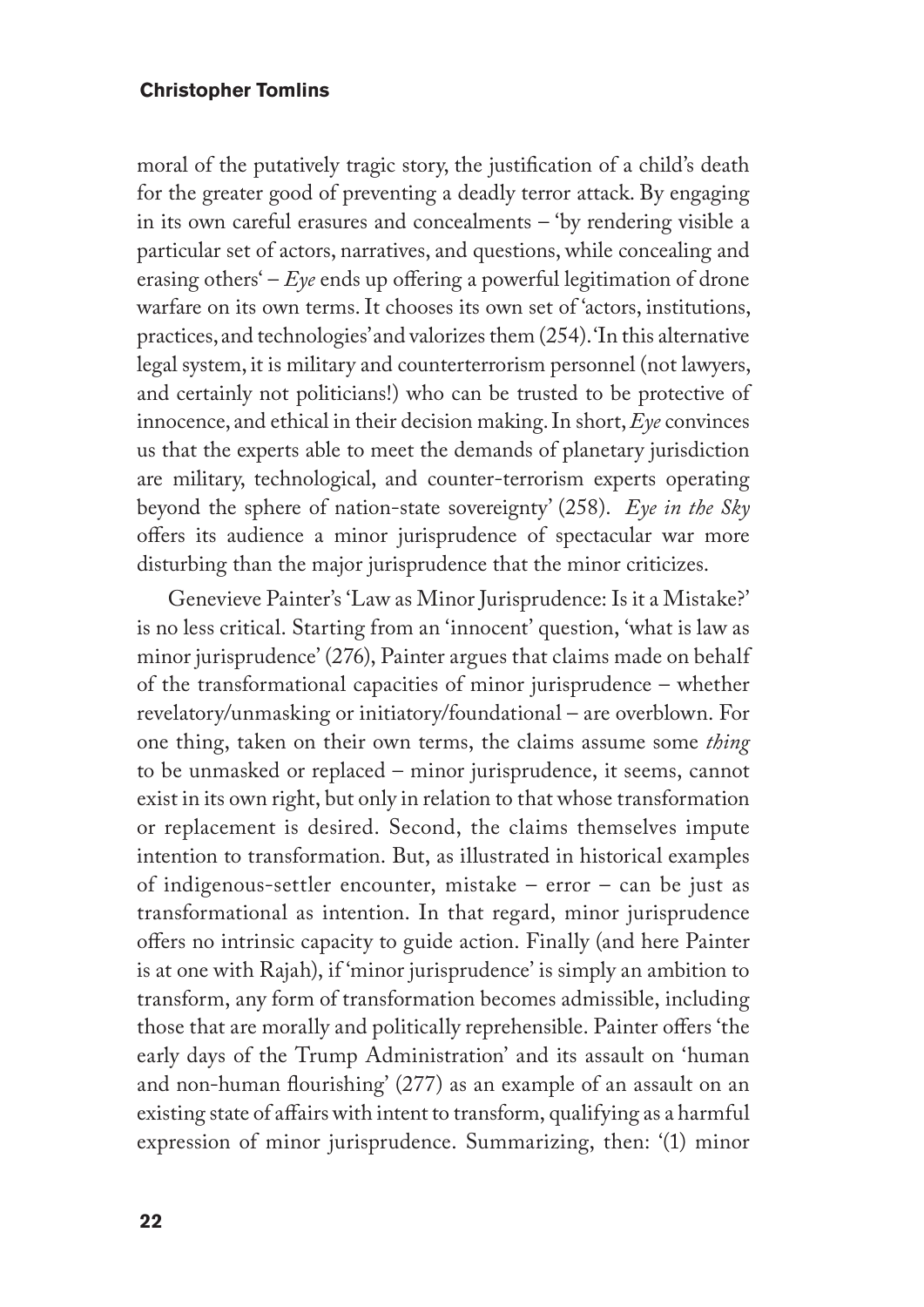jurisprudence requires major jurisprudence to be cognizable; (2) little intrinsic to the concept of minor jurisprudence offers normative political guidance' leading us to '(3) the idea of law as minor jurisprudence may be a mistake' (277).

How might one respond to Painter's critique? First, it seems clear that among the 'Applications' and 'Materializations' of minor jurisprudence that we have encountered, there are certainly those that, implicitly or explicitly, embrace a 'major' as their stage or backdrop. The essays by Anker, Lemaitre, and particularly Davidson serve as examples, as do those (less overtly) by de Sutter and Minkkinen. But in all these essays minor jurisprudences also exist normatively cognizable for themselves (see e.g. Eiss 2011: 713-14 and compare Lemaitre 2017: 83-7), not simply as phenomena called into existence and defined by that to which they are other, merely elements in a dialog. Minor jurisprudences are equally cognizable on their own terms in the more methodological attempts by McVeigh and Barr to locate bases and spaces for 'living well' with the law that we have. Goodrich and Antaki, we have seen, both render minor jurisprudence conceptually as a becoming, on a trajectory, but a becoming that yet preserves itself. These examples do not refute Painter's point, but they do soften its impact, particularly in their plurality.

As to the sufficiency of the transformational ambition, Goodrich, too argued that. '[t]he minor can be radically evil, dangerous, tortured, or open and full of aura and potential, fantasm and truth for you. Take your pick'. There is nothing to the standpoints that embody the minor that provides any per se justification for their content. Fascism was/ is a minor jurisprudence. So are 'the streets' (295) where, of course, fascists fight many of their battles. Rather than seek normative political guidance from the minor, it is to the minor – in particular to its trajectories – that normative political judgment must be applied. Here there is no disagreement

We are left with 'mistake'. Does mistake render minor (and major) standpoints meaningless? Perhaps – if one accepts speech act theory as determinative, susceptible to no 'Archimedean "outside context"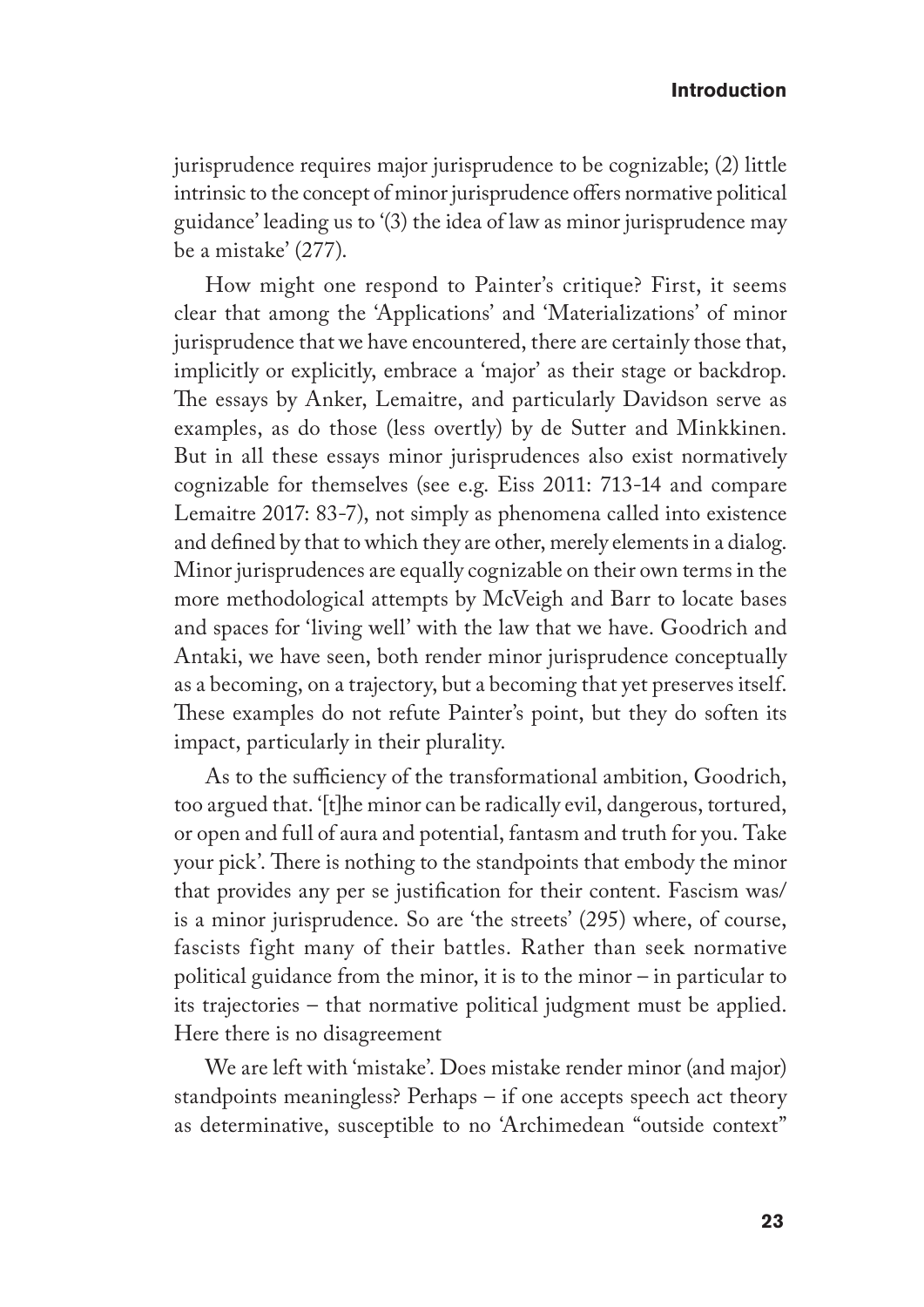point from which a speech situation can be analysed' (281). Painter puts it thus: 'Speech acts that are legal claims illustrate how vantage point shapes expectations about how words work. The law contains vantage-point specific conventions for speech that determine whether utterances succeed' (281). One cannot escape by alleging error or miscreance. 'Perceiving a mistake requires comparing speech against the expectations embedded in the speech situation. The words themselves don't offer a neutral vantage point for determining their felicity. The context of those words does not solve the problem either. Moving the problem of perspective from "accepted convention" to "appropriate context" is no help because there is no view from outside context and no "within context" criteria for choosing context' (281). One can acknowledge the argument, and add that if we are nevertheless still to write history Painter's argument teaches us that we must use our own criteria. This is one of the principles that 'Law As …' has generated for itself. 'There is no way for us to say what *they* were doing unless we commit ourselves to the criteria on which the meaning of *our* words depends. This is a political commitment. Reducing history entirely to understanding the people of the past means making no commitment to any political community. That makes the truth about the past impossible to tell'. (Fasolt 2015: 458; Tomlins 2016: 16-17).

## **5. Conclusion**

In its brief life, 'Law As …' has never attempted to be much more than a place for inspections of law that offer novelty, dissonance, and creativity to the practice of legal history. As an activity 'Law As …' has arced toward jurisprudence, a site where ideas from law and from history, and from the philosophies of both, can intersect productively (see e.g. Del Marr and Lobban 2016; Desautels-Stein and Tomlins 2017). But to what kind of jurisprudence might 'Law As …' aspire? The fourth symposium has examined minor jurisprudence as an option and has found it to be a creative standpoint on law, although – as the essays by Rajah and Painter in particular attest – not one to be embraced injudiciously. As they remind us, the minor as well as the major is tar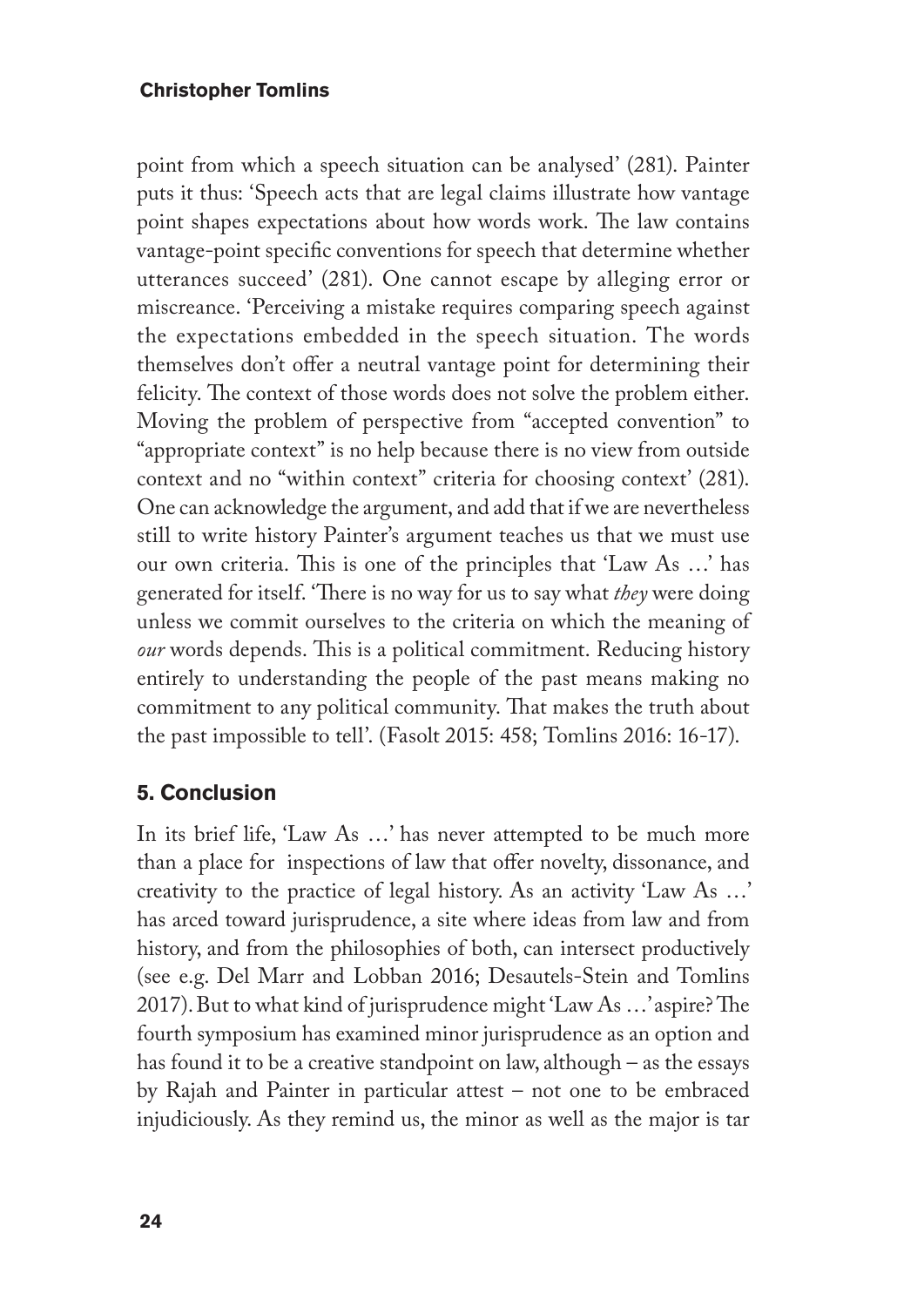as well as tallow.

'Damnation's Cellar' canvassed the end of history in the invention of a time machine (Costello et al. 1993). We cannot escape history. But if we are to escape damnation's cellar we have little choice but to use all of what is to hand, not leave it behind. Indeed, it is our obligation. The Benjamin whom Painter cites desired that 'nothing that has ever happened should be regarded as lost for history', and so exhorted history's chroniclers to narrate events '*without* distinguishing between major and minor ones' (Benjamin 2006: 390, emphasis added). The recovery of the minor, the struggle to redeem all of the past – 'the "refuse" and "detritus" of history, the half-concealed, variegated traces of the daily life of the collective' (Eiland and McLaughlin 2002: ix) was the obligation of the historical materialist, even in the face of its acknowledged impossibility in that 'only a redeemed mankind is granted the fullness of its past' (Benjamin 2006: 390); which is to say (Costello et al. notwithstanding) that only God can grant mankind a past 'become citable in all its moments' (390). For ourselves, we must recover the minor to create the possibility of seizing the past 'as an image that flashes up at the moment of its recognizability'. For only then can the historical materialist 'brush history against the grain' (Benjamin 2006: 390, 392). If, then, 'Law As …' can indeed be a minor jurisprudence in a historical key, and if, further, that jurisprudence can be given a task, it is this. 'The historian is the herald who invites the dead to the table' (Benjamin 2002: 481).

#### **Endotes**

- ∗ Elizabeth Josselyn Boalt Professor of Law (Jurisprudence & Social Policy) at the University of California, Berkeley (Boalt Hall) School of Law.
- 1. For reasons of copyright I am foreclosed from demonstrating the aptness of Costellos' lyrics. Those who would see for themselves are urged to do so.
- 2. Beyond this collection, and works cited in this introduction, other examples of work invoking or examining 'minor jurisprudence' include Barr 2013, 2016; Green 2008; Loizidou 1999; and Van Marle 2012.
- 3. This section and the next rely on Tomlins 2015.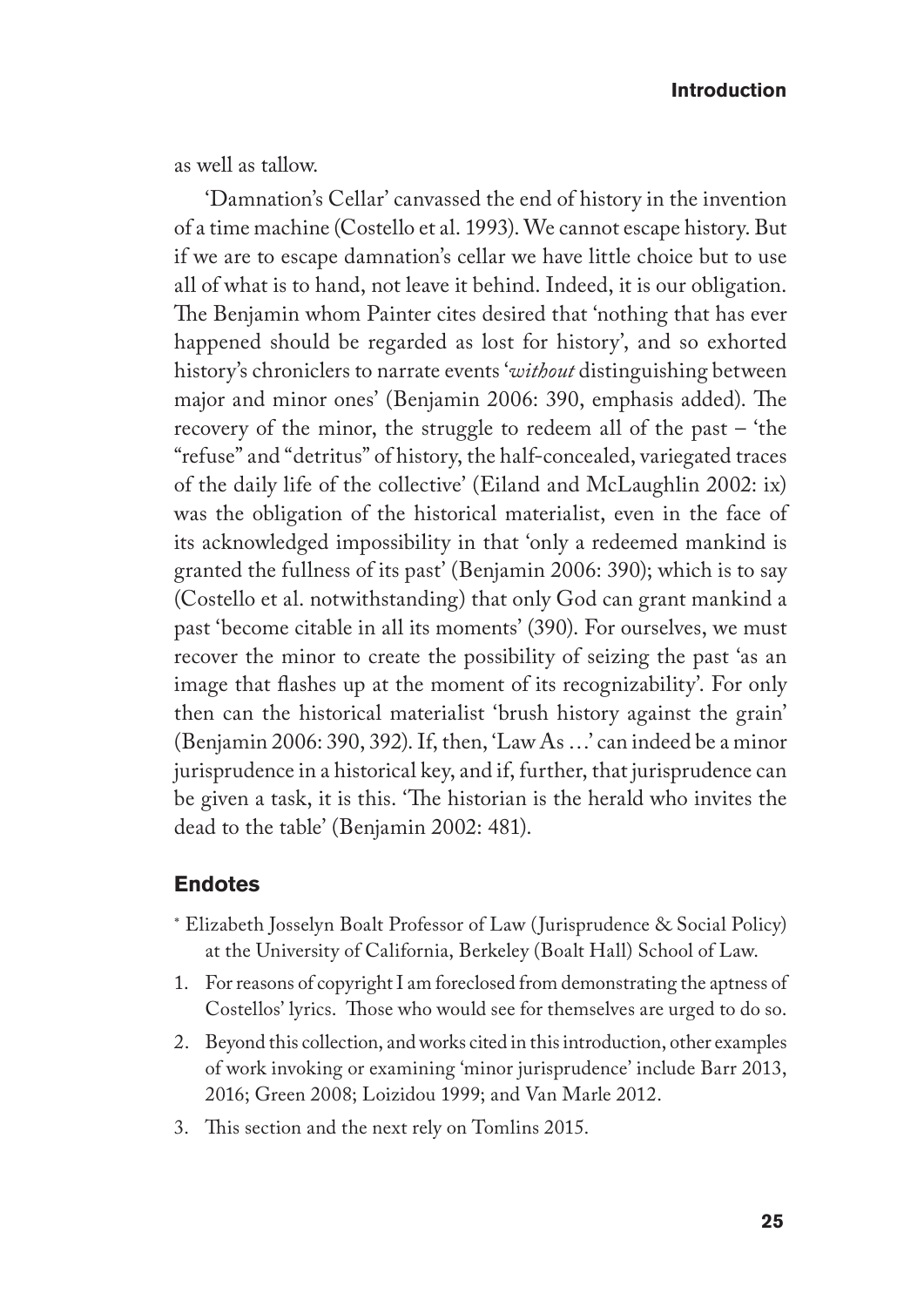- 4. This section and the next rely on Tomlins and Fisk 2009.
- 5. See "Law As..." Theory and Method in Legal History *UC Irvine Law Review* (2011) 1: 519-1079; "Law As . . ." II, History As Interface for the Interdisciplinary Study of Law *UC Irvine Law Review* (2014) 4: 1-491; "Law As . . ." III, Glossolalia: Toward A Minor (Historical) Jurisprudence *UC Irvine Law Review* (2015) 5: 239-511.
- 6. In contrast to the suggestions of immanent critique Barr (2013: 73) situates her embrace of minor jurisprudence as one 'that accepts the institution of common law' and attends to 'the place of jurisdictional testimony in historical vignettes', by which means 'it becomes possible to attend to the substrate of how common law comes to be in place through technologies of jurisdiction'. Dorsett and McVeigh describe their approach as one that 'does not look for ways and means of transcending or escaping law but seeks to deepen and expand the ways of engaging with law' (2012: 20, and generally 20-29).
- 7. All unattributed parenthetical page citations in this introduction refer to pages in this volume of *Law Text Culture*.
- 8. For further discussion of the speech act, see Painter 2017.

#### **References**

- Anker K 2017 'Law As … Forest: Eco-Logic, Stories and Spirits in Indigenous Jurisprudence' *Law Text Culture* 21: 191-213.
- Bachelard G 2002 [1943] *Earth and Reveries of Will: An Essay on the Imagination of Matter* Dallas Institute Publications Dallas TX
- Bachelard G 2011 [1948] *Earth and Reveries of Repose: An Essay on Images of Interiority* Dallas Institute Publications Dallas
- Barr O 2013 'Walking with Empire' *Australian Feminist Law Journal* 38: 59-74.
- Barr O 2016 *A Jurisprudence of Movement: Common Law, Walking, Unsettling Place* Routledge Abingdon and New York
- Barr O 2017 'Legal Footprints' *Law Text Culture* 21: 000-000.
- Benjamin W 2002 *The Arcades Project* Harvard University Press Cambridge MA
- Benjamin W 2006 'On the Concept of History' in Eiland and Jennings 2006: 389-400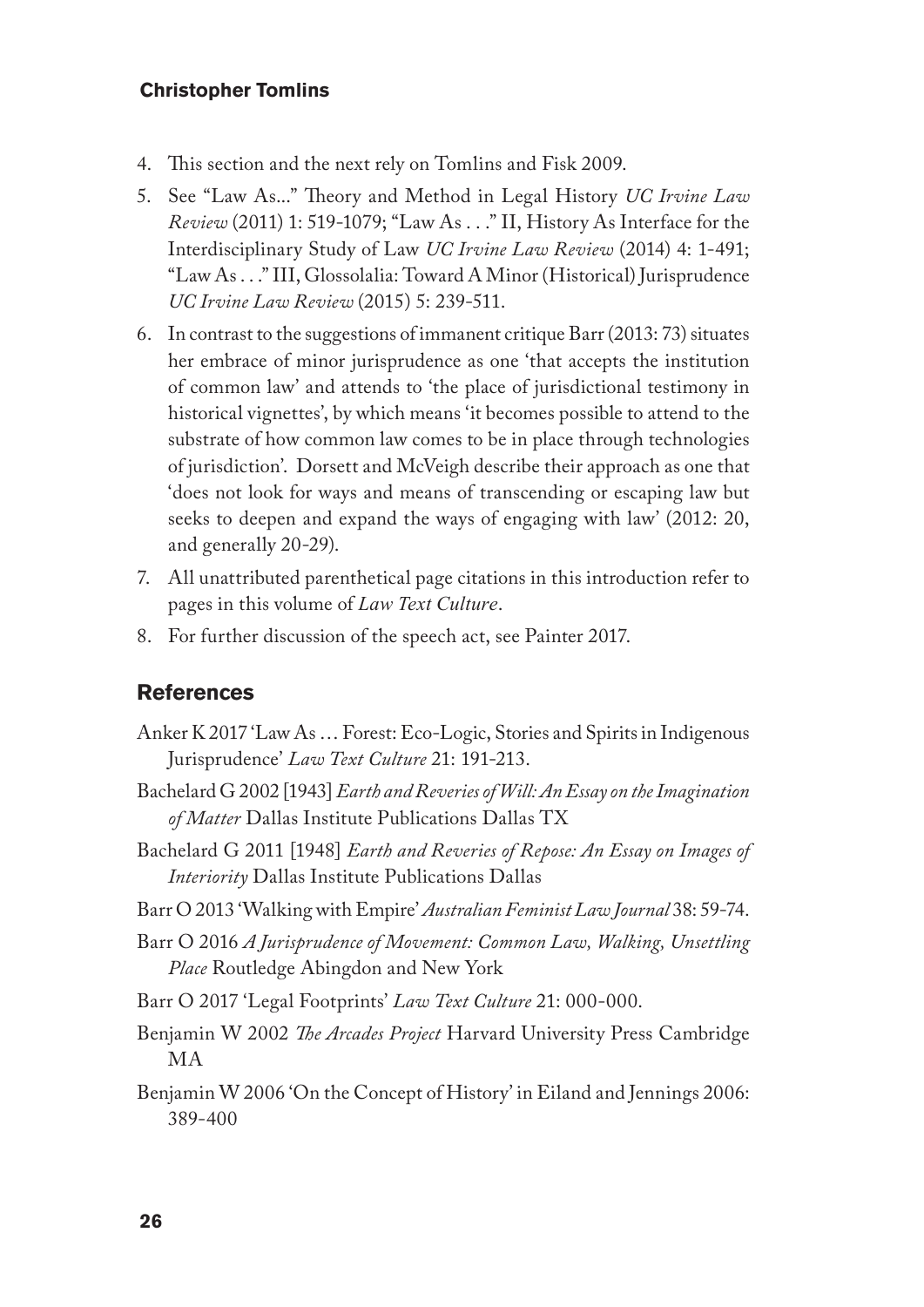- Black C 2011 *The Land is the Source of the Law: A Dialogic Encounter with Indigenous Jurisprudence* Routledge Abingdon and New York
- Costello E, Cassidy P, Thomas M, Belton I and Thomas J 1993 'Damnation's Cellar' *The Juliet Letters* Warner Bros. Records New York
- Chatwin B 1987 *The Songlines* Penguin Books New York and London
- Davidson N 2017 'Toward a Self-Reflexive Law? Narrating Torture's Legality in Human Rights Litigation' *Law Text Culture* 21: 214-51.
- Desautels-Stein J and Tomlins C eds 2017 *Searching for Contemporary Legal Thought* Cambridge University Press Cambridge and New York
- Del Mar M and Lobban M eds 2016 *Law in Theory and in History: New Essays on a Neglected Dialog* Hart Publishing Oxford and Portland OR
- Dorsett S and McVeigh S 2012 *Jurisdiction* Routledge Abingdon and New York
- Eiland H and McLaughlin K 2002 'Translator's Foreword' in Benjamin 2002: ix-xiv
- Eiland H and Jennings M eds 2006 *Walter Benjamin: Selected Writings Volume 4, 1938-1940* Harvard University Press Cambridge MA
- Eiss P 2011 'Indigenous Sovereignty under and after Spanish Rule' *The William and Mary Quarterly* 68: 713-719
- Fasolt 2015 'History, Law, and Justice: Empirical Method and Conceptual Confusion in the History of Law' *UC Irvine Law Review* 5: 413-462
- Fisk C and Gordon R 2011 'Foreword: "Law As . . .": Theory and Method in Legal History' *UC Irvine Law Review* 1: 519-541
- Goodrich P 1996 *Law in the Courts of Love: Literature and Other Minor Jurisprudences* Routledge Abingdon and New York
- Goodrich P 2017 'How Strange the Change from Major to Minor' *Law Text Culture* 21: 30-53.
- Goodrich P and Valverde M eds *Nietzsche and Legal Theory: Half-Written Laws* Routledge Abingdon and New York
- Goodrich P and Valverde M 2005 'Introduction: Nietzsche's Half-Written Laws', in Goodrich and Valverde 2005: 1-21
- Green C 2008 'The *Tribunal de las Aguas*: A Minor Jurisprudence, Not Jurisprudentially Minor', *Law & Literature* 20: 89-1132
- Kennedy D 2006 'Three Globalizations of Law and Legal Thought: 1850- 2000' in Trubek and Santos 2006: 19-73.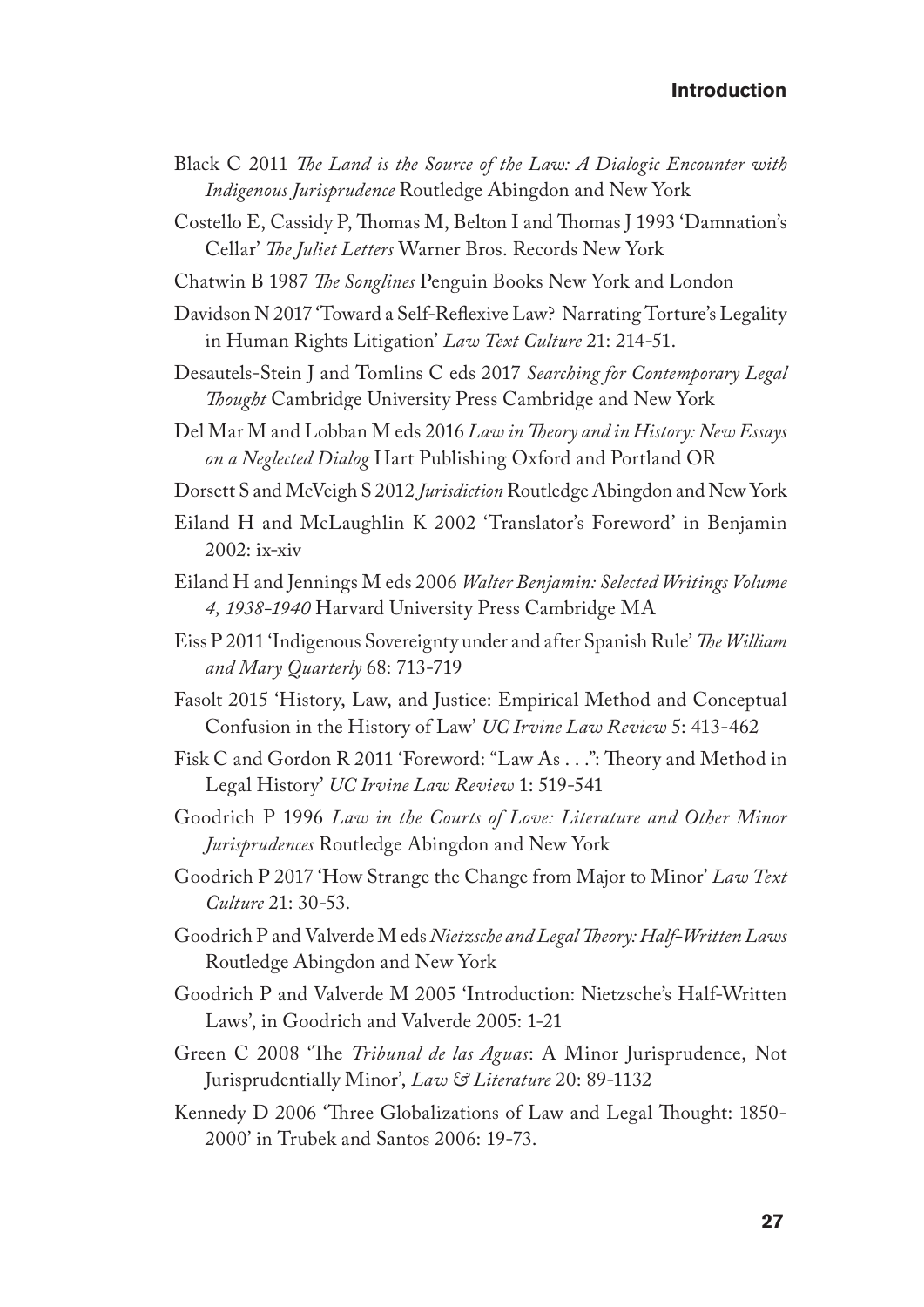- Loizidou, E 1999 'Sex @ the End of the Twentieth Century: Some Re-marks on a Minor Jurisprudence' *Law & Critique* 10: 71-86
- McVeigh S 2016 'Jurisprudent of London: Arts of Association' *Law Text Culture* 20: 165-90
- Minkkinen P 1994 'The Radiance of Justice: On the Minor Jurisprudence of Franz Kafka', *Social & Legal Studies* 3: 349-363
- Minkkinen P 1999 *Thinking Without Desire: A First Philosophy of Law* Hart Publishing Oxford and Portland OR
- Minkkinen P 2017 '"Life Grasps Life": Wilhelm Dilthey's Minor Jurisprudence' *Law Text Culture* 21: 143-64.
- Neidjie B 1989 *Story about Feeling* Magabala Books Broome
- Painter 2017 'Law as Minor Jurisprudence: Is it a Mistake?' *Law Text Culture* 21: 276-98.
- Philippopoulos-Mihalopoulos A 2015 *Spatial Justice: Body, Lawscape, Atmosphere* Routledge Abingdon and New York
- Rajah J 2012 *Authoritarian Rule of Law: Legislation, Discourse and Legitimacy in Singapore* Cambridge UP Cambridge
- Rajah J 2017 'A Minor Jurisprudence of Spectacular War: Law As *Eye in the Sky*' *Law Text Culture* 21: 252-75.
- Rickman A 2016 'Alan Rickman's final speech "Never tell a soldier he doesn't know the cost of war"' https://www.youtube.com/watch?v=2aPHvh9DYuc
- Scott James C 2009 *The Art of Not Being Governed: An Anarchist History of Upland Southeast Asia* Yale University Press New Haven
- Tomlins C 2001 'The Many Legalities of Colonization: A Manifesto of Destiny for Early American Legal History' in Tomlins and Mann eds 2001:1-20
- Tomlins C 2014 'Foreword: "Law As . . ." II, History As Interface for the Interdisciplinary Study of Law' *UC Irvine Law Review* 5: 1-18
- Tomlins C 2015 'Foreword: "Law As . . ." III—*Glossolalia*: Toward a Minor (Historical) Jurisprudence' *UC Irvine Law Review* 4: 239-61
- Tomlins C 2016 '"Be Operational, or Disappear": Thoughts on a Present Discontent' A*nnual Review of Law and Social Science* 12: 1-23
- Tomlins C and Mann B 2001 eds *The Many Legalities of Early America*  University of North Carolina Press Chapel Hill